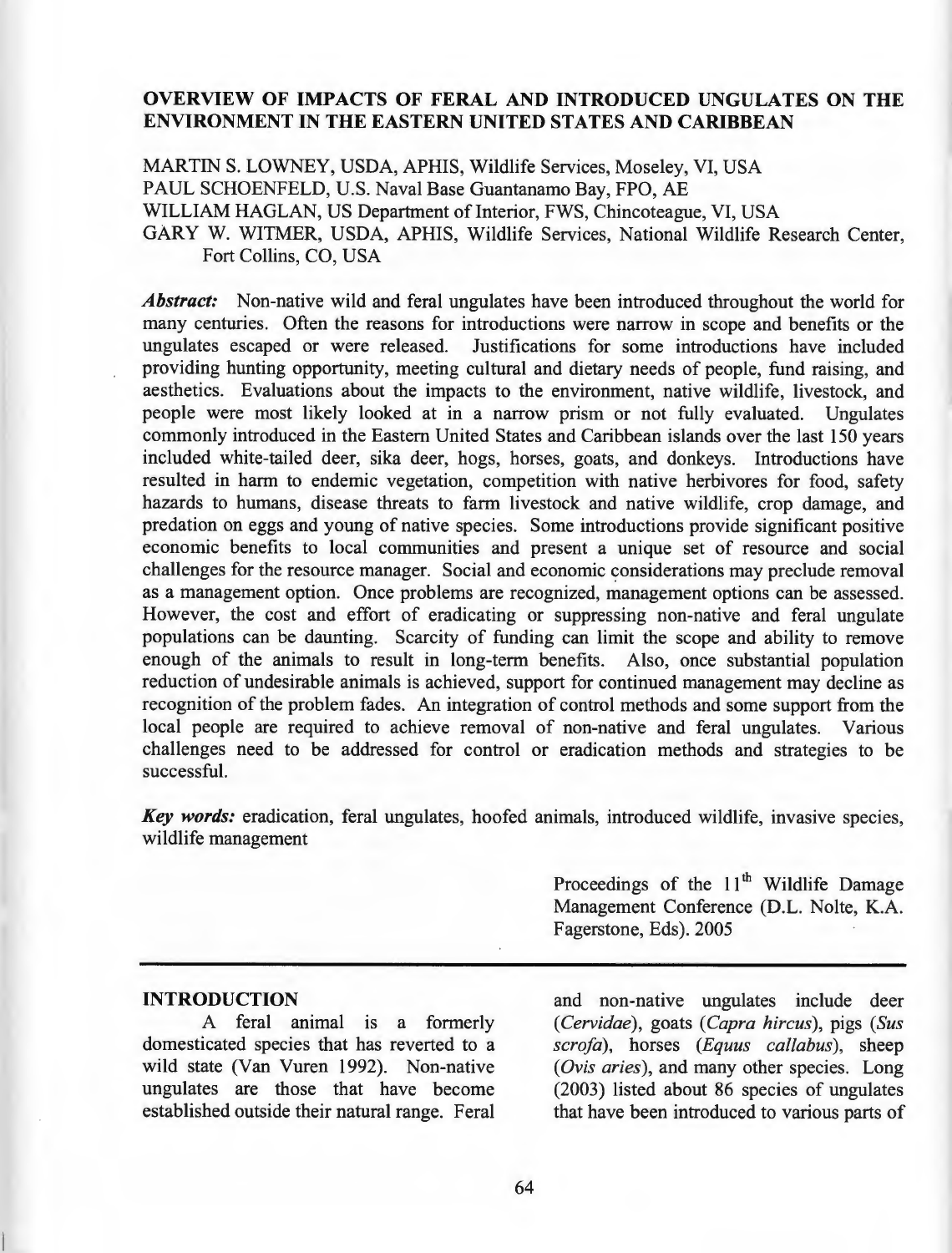the world. However, Teer (2003) reported that 124 species or "varieties" of ungulates have been introduced to Texas alone. Their populations can be established several ways (Long 2003). Feral ungulates can be intentionally introduced for agricultural purposes or for recreational hunting (De Vos et al. 1956, Wood and Barrett 1979, Gipson et al. 1998, Martin 2005), for personal objectives (Miller 1993), or so that a supply of meat is readily available (Mayer and Brisbin 1991, Van Vuren 1992). Some ungulates may escape from farms and establish feral populations (Stegeman 1938, De Vos et al. 1956). Some populations of ungulates have been established for no known reason. Also, populations of nonnative ungulates may be allowed to persist due to their aesthetic value, hunting, food, income, or prohibitive cost to eradicate.

The introduction of non-native or feral ungulates to non-indigenous ecosystems may result in economic or ecological harm or threaten human and animal health (Long 2003, Teer 2003). Domestic or wild animal health may be harmed by the introduction of non-native ungulates that may be carrying disease agents which may infect domestic or wild animals, and harm commerce. Nonindigenous species in the U. S. cause major environmental damage and losses costing more than \$138 billion annually (Pimentel et al. 2002). In the U.S., about 42% of listed threatened or endangered species are at risk primarily due to non-indigenous species (Pimentel et al. 2002). The International Union for Nature included feral pigs, feral goats, and red deer *(Cervus elaphus)* on their list of the "100 of the World's Worst Invasive Alien Species" (Lowe et al. 2004). The book edited by Pimental (2002) contains chapters on introductions in Australia, New Zealand, the United Kingdom, and the United States. Other recent reviews cover deer introductions in Australia (Moriarty 2004), non-native large mammal introductions in North America (Teer 2003), and mammal introductions in New Zealand (Parkes and Murphy 2003).

### **Economic and Ecological Considerations**

In 1988, feral swine populations were reported in 19 states, primarily in the southeastern United States and California (Mayer and Brisbin 1991), but Miller (1993) reported that feral hogs were now found in 23 states and their range was expanding. Feral hogs have an omnivorous diet comprised of mostly plant material (grasses, forbs, fruit, nuts, tubers, seeds, and shoots), but also a variety of invertebrates and vertebrates, including fawns, livestock, rodents, frogs, and other wildlife (Peine and Farmer 1990, Seward et al. 2004).

Feral swine activities may seriously impact agricultural systems, especially crops and livestock (Ensminger 1961, Donkin 1985, Stinger et al. 1982, Seward et al. 2004). Feral swine damage \$800 million in agricultural crops each year in the United States (Pimentel et al. 2002). Forty of 58 county agricultural commissioners in California reported \$1.7 million in feral swine damage to agriculture (Frederick 1998). In Australia, livestock predation by feral swine has been estimated at over \$100 million in losses each year (Choquenot et al. 1996).

Where feral swine occur in sizeable densities they have been implicated in losses to native flora and fauna, soil erosion, declines in water quality, reforestation damage, and reduced biodiversity (Wood and Barrett 1979, Witmer et al. 2003b., Engeman et al. 2003). Widely introduced, feral pigs have contributed to declines and extinctions of numerous species on oceanic islands and can have pronounced negative ecological effects on mainland areas when populations are high (Waithman et al. 1999). Peine and Farmer (1990) summarized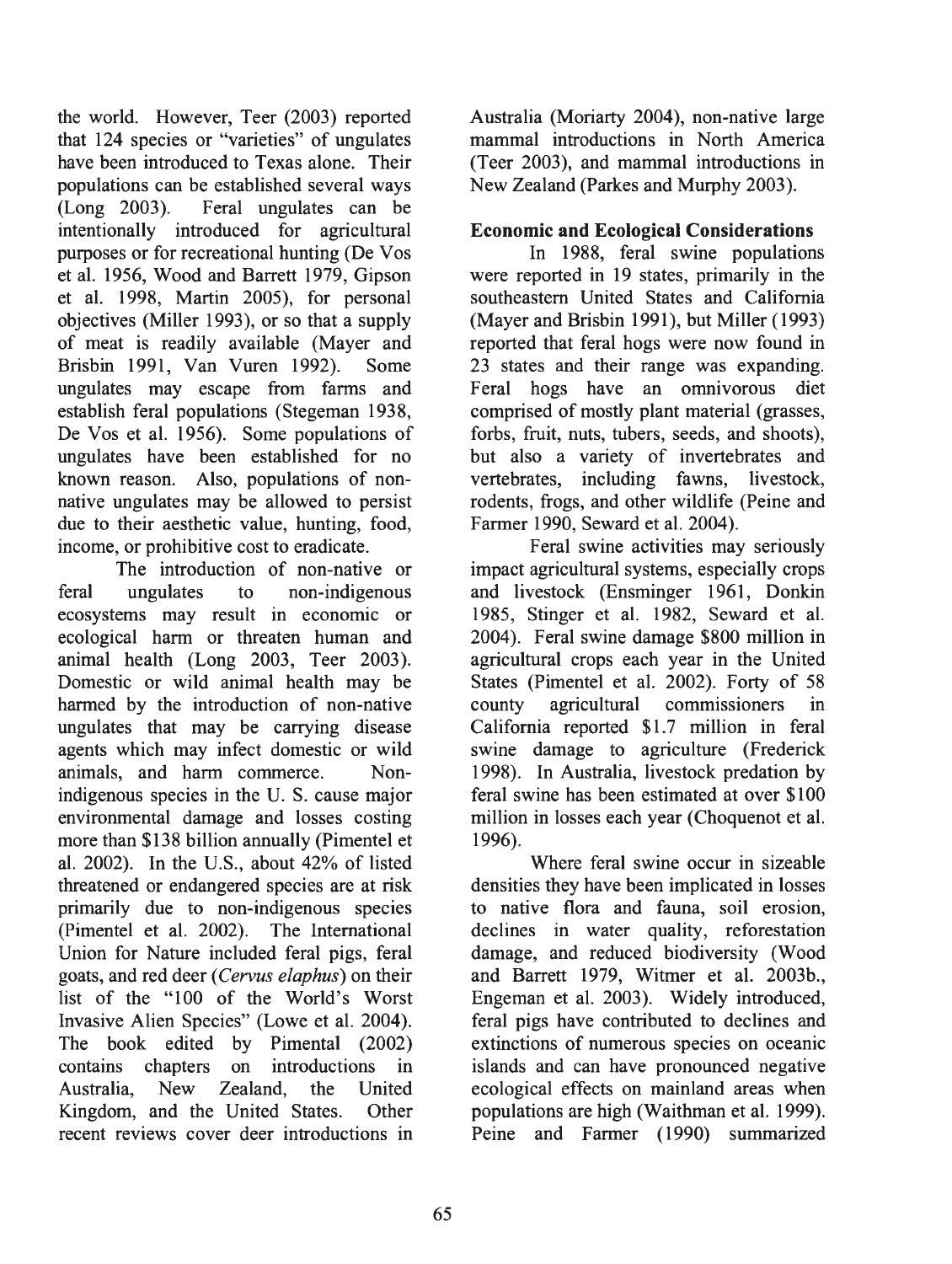ecological damage to Great Smoky Mountain National Park as greater than a 95% reduction in herbaceous understory in beech *(Fagus grandifolia)* forests, reduction in mature and flowering non-woody plants, changes in plant species composition, predation on a potentially threatened salamander and a snail, an estimated 80% reduction in micro-invertebrates in the soil. siltation and contamination of streams, and predation on native grouse and turkey nests. Soil erosion, accelerated with feral swine rooting activities, resulted in leaching of minerals from the leaf litter and soil (Peine and Farmer 1990), sets back plant succession, and exacerbates exotic plant invasion (Mungall 2001).

Engeman et al. (2003) reported feral hogs adversely affected basin marshes in Florida. The area of one marsh damaged (e.g., rooting and foraging) was valued between \$1.2 and \$4.0 million dollars, based on amounts wetland regulators allow wetland permit applicants to spend in mitigation attempts.

Feral goats cause severe damage to island natural resources (Van Vuren 1992, Keegan et al. 1994, Parkes et al. 1996). Damage includes large scale alteration of plant communities, negative impacts on insular endemic species of plants and animals, and damage to soils. The principle impact is damage to vegetation which results in alteration of the plant communities and cascades into impacts on soils and animals that depend on unaltered plant communities for habitat (Van Vuren and Coblentz 1987). Protection of insular ecosystems is probably impossible without eradication of feral goats (Vitousek 1988). Endemic biota on San Clemente Island, California has been severely degraded by feral goats (Keegan et al. 1994). Four plants, two birds, and one reptile species endemic to San Clemente Island have been listed under the Endangered Species Act (U.S. Navy 1979)

and an additional 24 plants and 5 animals have been considered for listing (U.S. Navy 1981). It has been estimated that the eradication of feral goats on Isabela Island (Galapagos Islands) will cost about \$8.5 million and require about 6 years to complete (Galapagos Conservation Trust website: www.gct.org/isabelal.html). In Australia, feral goats cause an estimated \$18 million dollars in agricultural crop losses each year, but also bring in about \$4 million in revenues to those that harvest and sell feral goat meat (Parkes et al. 1996).

White-tailed deer ( *Odocoileus virginianus)* and sika deer *(Cervus nippon)*  have caused damage to plant communities, agricultural crops, and forest resources when introduced to non-native environments (Long 2003). This damage has been most pronounced on islands. White-tailed deer have been introduced throughout the Caribbean islands from the United States, Mexico, and South America for hunting (De Vos et al. 1956). They were introduced to Cuba in the 1850's from the southeastern United States (De Vos et al. 1956). Also, white-tailed deer from Florida were introduced onto Guantanamo Bay Naval Station for hunting about 1954 (Capt. Dupree, U.S. Marine Corps, pers. commun.). Sika deer were introduced to Assateague Island, Maryland in 1923.

Feral horses and burros *(Equus asinus)* have become established in many parts of the world; in the U.S., they occur in several western states and on several barrier islands along the east coast (Jenkins and Ashley 2003, Long 2003). They compete with livestock and native ungulates for forage and can damage habitats, especially at water sources (Jenkins and Ashley 2003, Long 2003). Feral horses on Assateague Island, Maryland, were reported by National Park Service officials to be causing damage to natural grasses and dunes (Associated Press 2005). The damage the 160 feral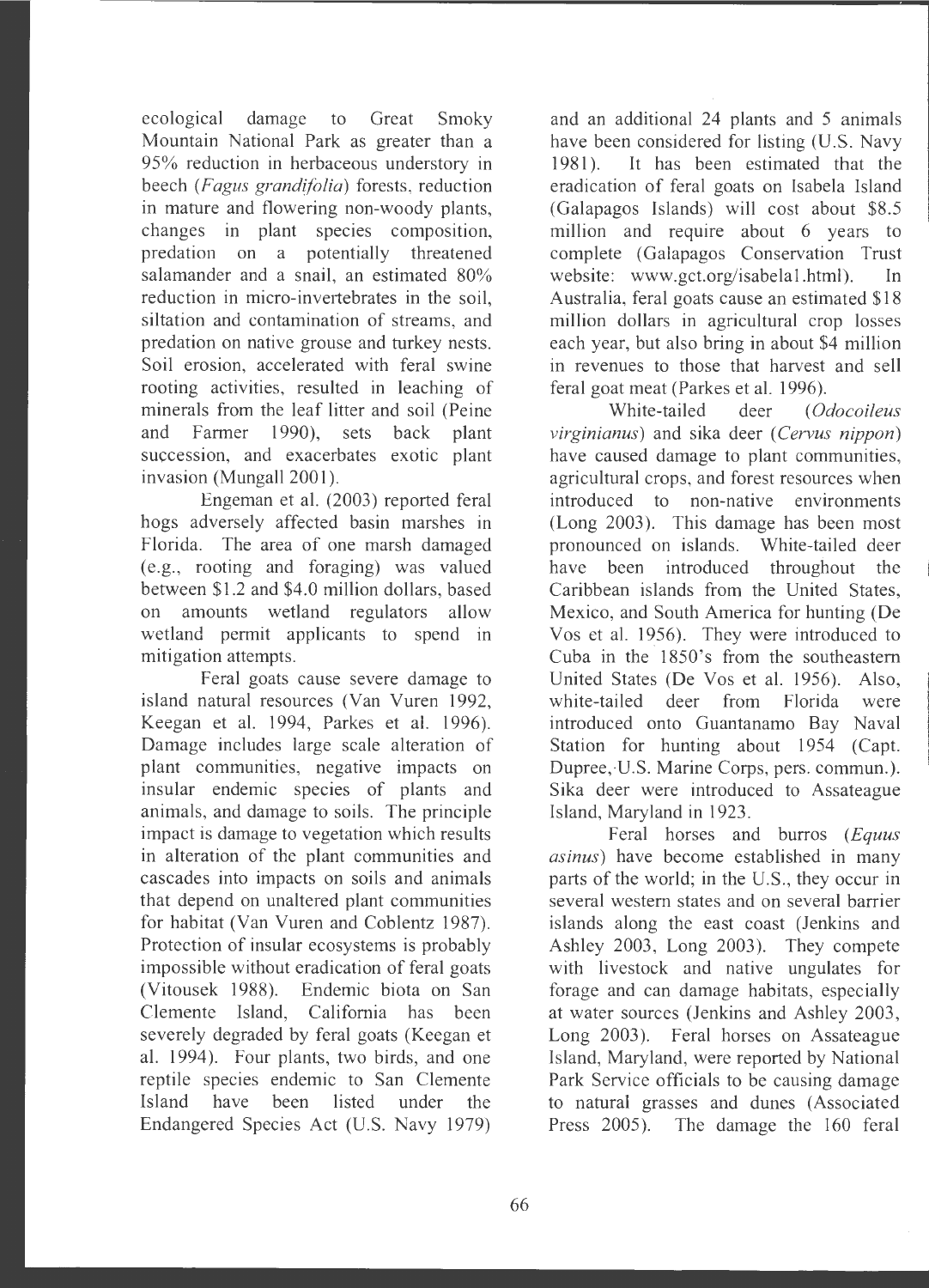horses do to the ecosystem is apparent. Feral horses grazed and trampled vegetation on Cumberland Island National Seashore, Georgia, and reduced plant biomass up to 55% (Turner 1986). The impacts of grazing on the salt marsh were stronger as above ground vegetation was reduced up to 98% by feral horses (Turner 1986). Pimental et al. (2002) estimated that feral horses and burros in the U.S. cause about \$5 million in damages each year. Additionally, operation of the federal Wild Horse and Burro Program (consisting mainly of the Adopt-a-Horse-or-Burro Program) costs about \$20 million per year (Jenkins and Ashley 2003).

While the eradication of non-native or feral ungulates may seem a logical solution to the ecological and economic problems that they cause, one must consider the unexpected ecological responses that can result from such management actions. For example, invasive plants may gain a greater foothold in plant communities once feral sheep (Klinger et al. 2002) or feral goats (Bullock et al. 2002) are removed. In another example, Golden eagles *(Aquila chrysaetos)* began using the Northern Channel Islands of California, in part because of the prey base that introduced feral pigs provided. Unfortunately, with control of the feral pigs, the eagles have preyed more heavily on the endangered island fox *(Urocyon littoralis)(Roemer* and Donlan 2004).

# **Human and Animal Health**

Feral swine are a reservoir of at least 30 significant viral and bacteriological diseases (Williams and Barker 2001) and there is a concern regarding the role feral swine may have in an outbreak of a foreign animal disease (e.g., foot-and-mouth disease) (Witmer et al. 2003b). The highly infectious diseases pseudorabies and swine brucellosis are considered threats to the commercial pork industry (Witmer et al.

2003a). Feral swine in Florida have been documented to have as many as 45 different parasites and infectious diseases (Forrester 1991). Feral swine in California were found positive for brucellosis at 3 of 28 sites where they were tested (Sweitzer et al. 1996). Brucellosis is transmissible to man (Seigmond 1973). Other feral pigs in California have tested positive for pseudorabies (Sweitzer et al. 1996). Ungulates and livestock may also serve as reservoirs of bovine tuberculosis and leptospirosis , two other diseases transmissible to humans (Witmer et al. 2003a, 2004). The potential for exposure to zoonotic disease in people from feral pigs is of concern because hunters and others regularly handle and consume feral swine. Sanitary handling and cooking of wild swine are important due to concern for trichinellosis, toxoplasmosis, and sylvatic <sup>p</sup>lague which has been found in feral pigs in California (Sweitzer et al. 1996).

The translocation of captive cervids in the U.S. has facilitated the distribution of chronic wasting disease to several states (Miller and Williams 2003). The potential impact of this emerging disease on native ungulate populations has resulted in restrictions or bans in several states on the transport and keeping of captive deer and elk.

# **CASE HISTORIES**

# **White-tailed Deer and Feral Goats at Guantanamo Bay, Cuba**

The U.S. Naval Base Guantanamo Bay, Cuba (GTMO) occupies approximately 29,000 acres including 9,000 acres of open water. The base is located in the Guantanamo Province near the southeastern tip of Cuba. The area is considered tropical desert/dry forest habitat due to its location in the rain shadows of the Sierra Cristal and Sierra Maestra Mountians. Average annual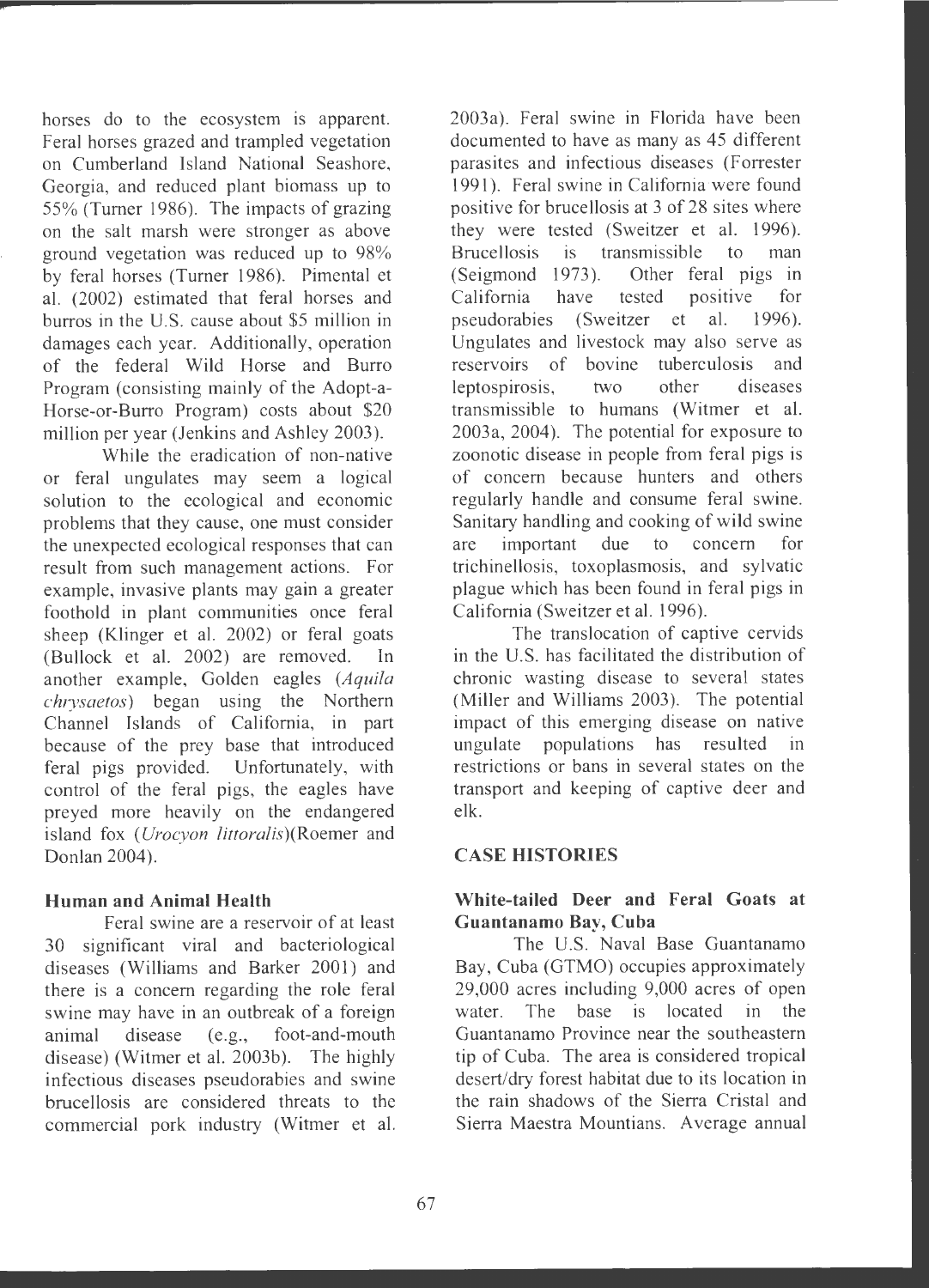rainfall is less than 20 in per year and precipitation normally occurs in heavy downpours in two short "rain seasons", generally once in May and again in October-November. As such, the area supports some very unique, rare, and endemic flora and fauna. A Rapid Ecological Assessment (REA) of GTMO conducted by the Nature Conservancy in 1999 identified 70 plant species endemic to the Antilles including 51 species endemic to Cuba and four endemic to GTMO and the associated dry forest of the Guantanamo Province (Roca and Sedaghatkish 1998). The REA further identified a large number of animal species endemic to Cuba: 21 species of reptiles and amphibians, 8 species of birds, and 4 species of mammals endemic to the Caribbean. This high rate of endemism is characteristic of island biogeography and amplified at GTMO by the somewhat unique climate and associated ecotypes found here.

Unfortunately, the magnificent floral biodiversity of GTMO, that accounts for 1. 7% of the Caribbean flora, is currently under great stress because of over-grazing by populations of feral goats, introduced white-tailed deer and high densities of the native rodent, hutia ( *Capromys pilorides)*  (Areces-Mallea 2000) . The overgrazing has gone beyond the limits of self-sustainability of most extant terrestrial ecosystems with plant communities loosing their original richness and density at an unprecedented rate (Areces-Mallea 2000).

The ecological impact of intensive browsing and defoliation of this ecosystem from feral goats and introduced deer is amplified when combined with excessive herbivory from the overly abundant population of the herbivorous hutia. While habitat degradation from feral goats and deer impacts vegetation from the forest floor to a browse line at about 1.5-2 m, excessive numbers of hutia have adverse impacts to all vegetation, including cacti and the dry forest

canopy. The direct impacts from excessive overgrazing on native flora are somewhat obvious, but there are also impacts to coral reef habitats from accelerated rates of erosion and sedimentation into receiving waters when vegetated buffers are degraded or completely denuded.

There are also indirect impacts on native fauna as their habitats become degraded. For example, the goats and deer are competing for food with the endemic, federally-threatened Cuban ground iguana ( *Cyclura nubilus)* (Roca and Sedaghatkish 1998). Wide-scale habitat defoliation has resulted in iguanas moving over larger areas in search of food and shelter. The increased movements through denuded habitats subjected iguanas to higher levels of mortality than what normally occurs when iguanas occupy a territory within adequate habitat. In addition, dispersal has subjected juvenile iguanas to increased mortality while searching for adequate habitat in which to establish a home range. Iguana mortality factors include natural predation from snakes and raptors, but also anthropogenic causes such as predation from feral cats *(Felis catus), feral dogs (Canis familiaris),* and feral chickens ( *Gallus gal/us) ,* vehicle strikes, and illegal collection for food or economic gam.

In addition, excessive numbers of goats and deer have presented other problems such as aircraft and vehicle strike hazards. There have been numerous collisions with vehicles, resulting in damage to government and privately-owned vehicles. Residents have also complained of damage to the landscaping of their yards as goats and deer ventured into residential areas.

While deer were brought to GTMO for recreational hunting, at some point in the mid- to late-1980s, recreational hunting was stopped on the base. Goats were initially used as livestock. Privatization of the labor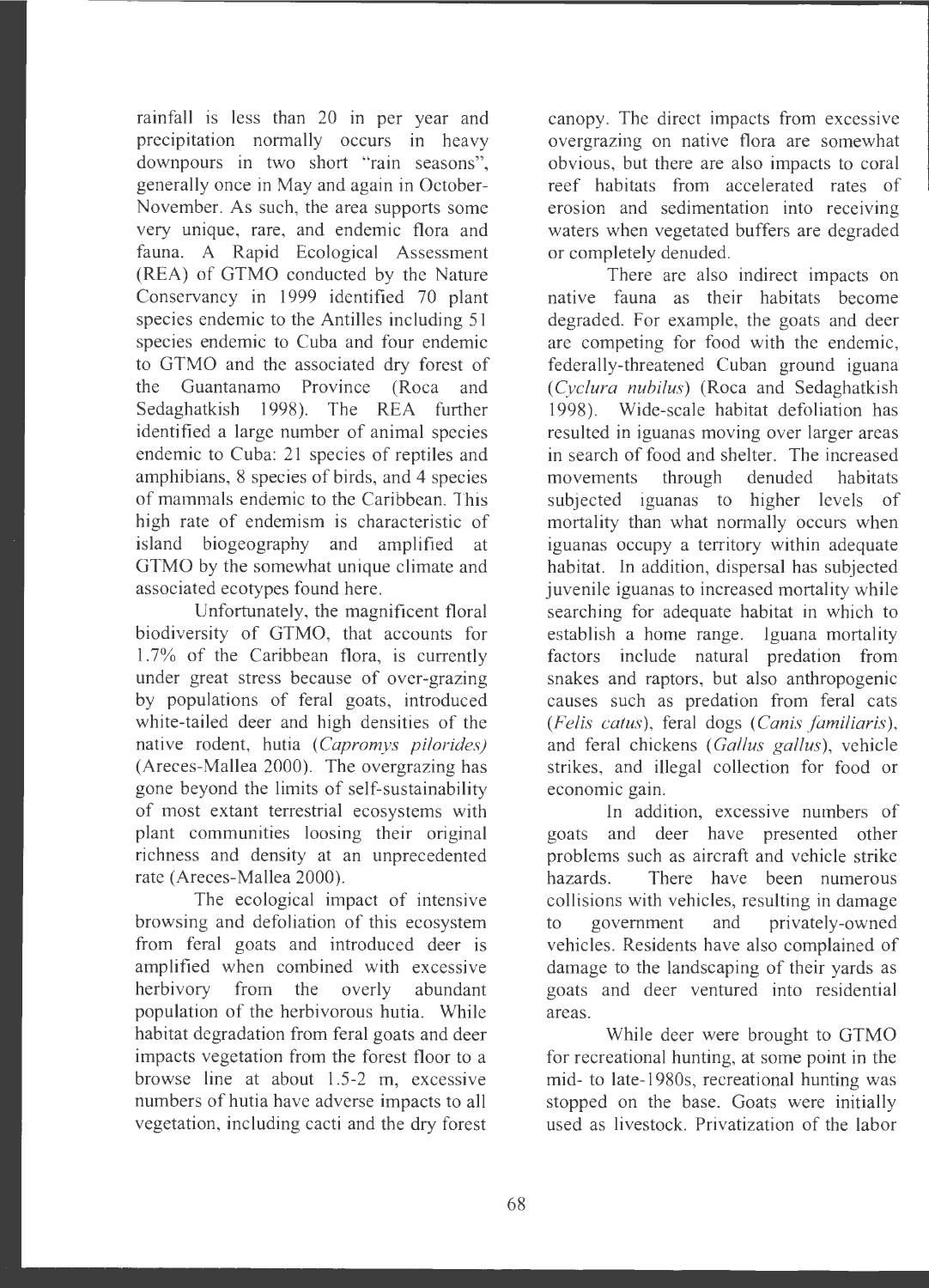force resulted in an influx of persons from other countries with little interest in raising goats. Subsequently, the animals were released or escaped from captivity. Because there are virtually no predators for these species at GTMO, goat and deer populations grew unchecked.

Non-native and feral ungulate control at GTMO began in 2001, targeting the overly abundant goats and deer, but included other invasive species ( feral cats, feral dogs, feral chickens, pigeons ( *Columba livia),* and helmeted guinea fowl *(Numida meleagris)* and management of high densities of native hutia. Forsyth et al. (2000) argued the case for multiple introduced herbivorous species management to increase efficiency and effectiveness. The base established a permanent Natural Resources Manager position to manage these feral animals as part of a comprehensive Natural Resources Conservation Program. Management efforts resulted in significant reductions in invasive species populations and acceptable densities of native hutia. Between 2001-2004, about 121 goats and 750 deer were removed from GTMO. Both day and night shooting from foot and vehicles were employed in the control effort. The subsequent eradication of feral goats and substantial reduction of deer resulted in habitat recovery and subsequent observations of larger numbers of species targeted for conservation such as iguanas, especially juvenile iguanas, and other smaller iguanid-type lizards of Cuba. Although difficult and cost prohibitive to quantify, these cursory observations were also noted by several cooperating biologists from different agencies and organizations who routinely visit GTMO on recurring projects.

Continued support from officials in decision-making capacities is vital to successful wildlife damage management and invasive species control and eradication. The

success of the invasive species control operation is heavily dependent on funding, requiring about \$92,500 annually. These programs must be in continuous operation unless substituted with recreational hunting or the target invasive species will recover and high damage levels will return. Therefore, ongoing and continued support is considered a management priority requiring education and outreach efforts towards those who authorize and fund these programs. In some cases, research is conducted to support management decisions and operational methods.

There are many factors influencing decisions made relative to the control program at GTMO. One consistent problem at military facilities is the rapid turnover rate of personnel, including those in high-level decision-making capacities. As control programs progress, the target species is no longer perceived as a problem and when personnel transfer into a given facility, they have little or no working knowledge of the history or accomplishments of the existing control program. Often, they perceive this function as unnecessary in spite of educational and outreach attempts. The decision may also be influenced by local special interest groups opposed to controlling animal populations, especially when numbers have been reduced to where the population is not considered a problem. In this case, low density and healthy populations of deer, for example, occupying recovered habitat can reach their full reproductive potential with irruptive growth in the population. The population numbers quickly rebound to problematic levels and, as is often the case, those responsible for curtailing control activities have since transferred to a different facility.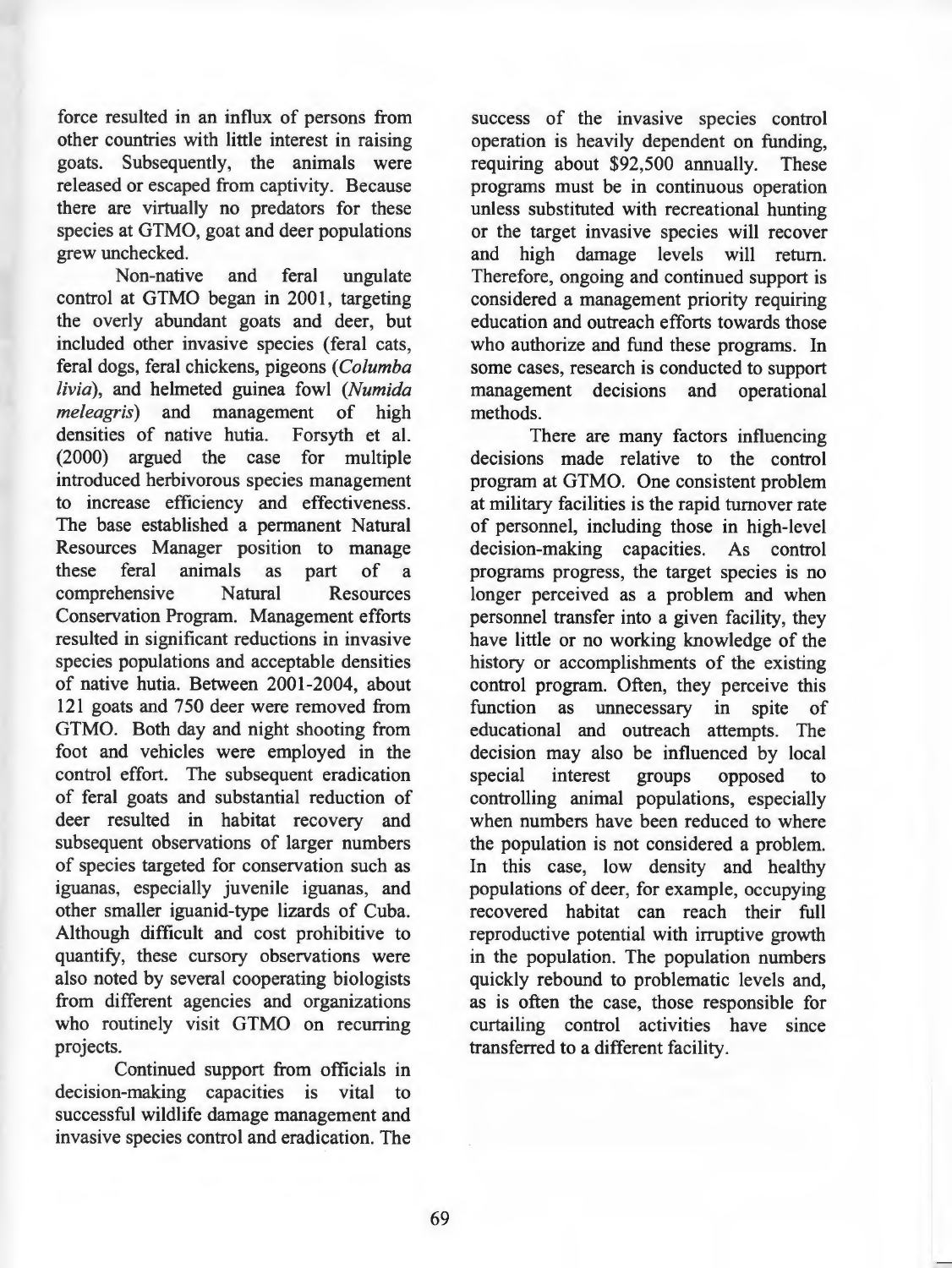### **Feral Horses and Sika Deer at Chincoteague National Wildlife Refuge (NWR), Virginia**

Chincoteague NWR, located primarily on the Virginia portion of Assateague Island and including Chincoteague Island, consists of more than 14,000 ac of beach, dunes, marsh, and maritime forest. The refuge was established in 1943 to provide habitat for migratory birds. More than 320 species of birds are known to occur on the refuge. The refuge has been designated a Globally Important Bird Area, is part of the Western Hemisphere Shorebird Reserve Network and designated as one of the top ten birding Hotspots by the National Audubon Society (see Refuge website: www.fws .gov/ northeast/chinco). Refuge management programs restore threatened and endangered species such as the Delmarva Peninsula fox squirrel *(Sciurus niger cinereus),* the bald eagle *(Haliaeetus leucocephalus)* and the piping plover *(Charadrius melodus)*. More than 2,600 ac of man-made marshes, or moist soil management units, are managed for wintering waterfowl and shorebirds during migration. With about 1.4 million visits a year, Chincoteague NWR is one of the most visited refuges in the nation.

Assateague Island is a barrier island extending north and south with Atlantic Ocean to the east and the mainland to the west. The Island has beaches, dunes, grassy areas, shrub areas, marshes, and forests consisting of loblolly pine *(Pinus taeda)* and some hardwood species. The refuge also contains manmade freshwater areas that cover 2,623 ac and provide submergent and emergent wetland vegetation for wildlife. Salt marsh areas are found between Assateague Island and Chincoteague Island and the mainland.

White-tailed deer are the only native ungulate found on Chincoteague NWR and the rest of Assateague Island. Since the

arrival of Europeans two other ungulates, feral horses and sika deer, were introduced to the islands. Over time, sika deer have entirely colonized Assateague Islands.

While popular folklore would like the Chincoteague "pony" to be descendants of survivors of shipwrecked Spanish galleon, more likely the horses are feral ancestors of stock grazed to avoid fencing regulations and taxation. Early settlers quickly recognized the abundant forage resources of Virginia's barrier islands and stocked the islands with horses, cattle *(Bos taurus),* and sheep. The islands required no fencing and their remoteness precluded any supervision by the tax assessor. In 1671, Colonel Daniel Jenifer attained a land grant on Assateague Island allowing him to graze his livestock and avoid the mainland fencing ordinance and the mainland tax assessor. In 1808, George Washington Parke Custis, step-grandson of George Washington, advocated the value of raising sheep on the islands. Penning began for livestock owners to claim, brand, break, and harness their loose herds. In 1835, Thompson Holmes described the annual horse penning on Chincoteague Island and indicated the practice had occurred at least 30 years prior.

A fence along the Virginia /Maryland State line (the northern refuge boundary) separates the island's feral horses into two herds. The National Park Service (NPS), Assateague Island National Seashore, manages the Maryland herd. The Virginia herd is owned by the Chincoteague Volunteer Fire Company and is grazed in two pastures. Horses have been allowed to roam freely on the refuge, but resource damage to the dune system and conflicts with refuge visitors and vehicles resulted in confinement to pastures. Chincoteague NWR horse numbers are maintained at 150 adults; foals are sold each year during "pony" penning. The Maryland herd is regulated by immuno-contraceptives with a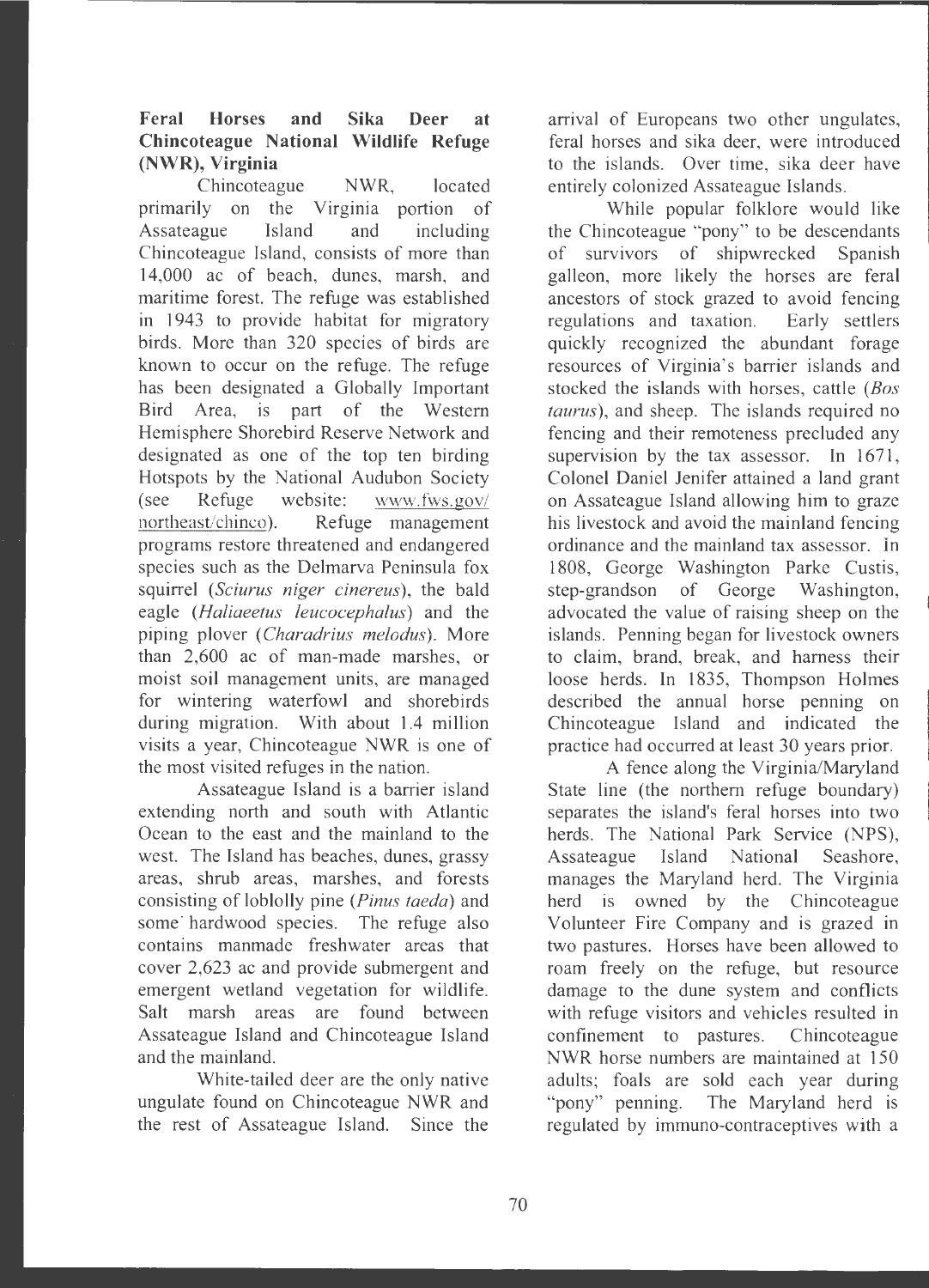population objective of 100-125 horses. In 1947, Marguerite Henry published "Misty of Chincoteague," the story that immortalized Chincoteague "ponies" and made the horses internationally famous. "Pony" penning occurs in July and 40,000 to 50,000 visitors are attracted to Chincoteague Island to view the penning and foal auction. "Pony Auction" revenues provide revenue for the fire company.

Sika deer, native to eastern Asia, have been introduced to many parts of the world (Long 2003). In the early 1900's, Clemment Henry of Cambridge, Maryland, obtained a small herd of sika deer from an unknown source. In 1916, he released a number of deer on James Island that eventually became the source of sika deer on the Maryland mainland. Dr. Charles Law of Berlin, Maryland, purchased a number of deer, most likely from Mr. Henry. Those deer were either sold to an individual who later released them on Assateague Island or were obtained by the Boy Scouts who operated a petting zoo at Ocean City, Maryland, and later released them on Assateague Island. Regardless, sika deer found the island to their liking and have been present since the early 1920's. Sika deer compete better than white-tailed deer for food resources on Assateague Island, resulting in an apparent decline in native deer (Keiper 1985). Hunting programs for Sika deer occur on Chincoteague NWR and on NPS lands. Approximately 400-500 deer are taken yearly on Assateague Island. The sika deer population is managed through hunting to prevent damage to native flora and to limit competition for food resources with native wildlife.

#### **METHODS OF CONTROL**

Methods of control available to remove or eradicate non-native and feral ungulates include monitoring and surveillance methods and control methods.

For effective control or eradication, the use of multiple methods is usually required (Schuyler et al. 2002, Butchko et al. 2003). Methods currently available to remove nonnative ungulates were summarized by Van Vuren (1992), Barrett and Biringham (1994), Choquenot et al. (1996), Parkes et el. (1996) and McCann et al. (2004). Of course, the costs and effectiveness vary considerably among the methods (Choquenot et al. 1996). The application of benefit-cost analyses can help in deciding on which method(s) to use and whether or not control is warranted (Schwiff 2004). Research continues to improve existing methods and to develop new methods.

#### **Monitoring and Surveillance**

Monitoring and surveillance are important components of an effective nonnative ungulate management program (Butchko et al. 2003, Peine and Farmer 1990, Choquenot et al. 1996, Parkes et al. 1996). Monitoring and surveillance are necessary to establish locations used by target species, develop baseline populations for target species, and measure efficacy of removal efforts of non-native ungulate.

A conundrum of monitoring and surveillance is detecting remnant survivors after control or newly-arrived individuals. Survivors tend to be low in abundance, dispersed, and wary. Several methods have evolved to detect remnant populations including aerial surveys by helicopter, use of detection dogs, snow or sand tracking, cameras at bait or water stations, systematic sweeps of areas, and "Judas" goats. Judas goats are animals that are captured and fit with radio collars. The collared animal is released and allowed to return to other remnant individuals. This method works well with social ungulates (Taylor and Katahira 1988).

#### **Sterilization of Feral Horses**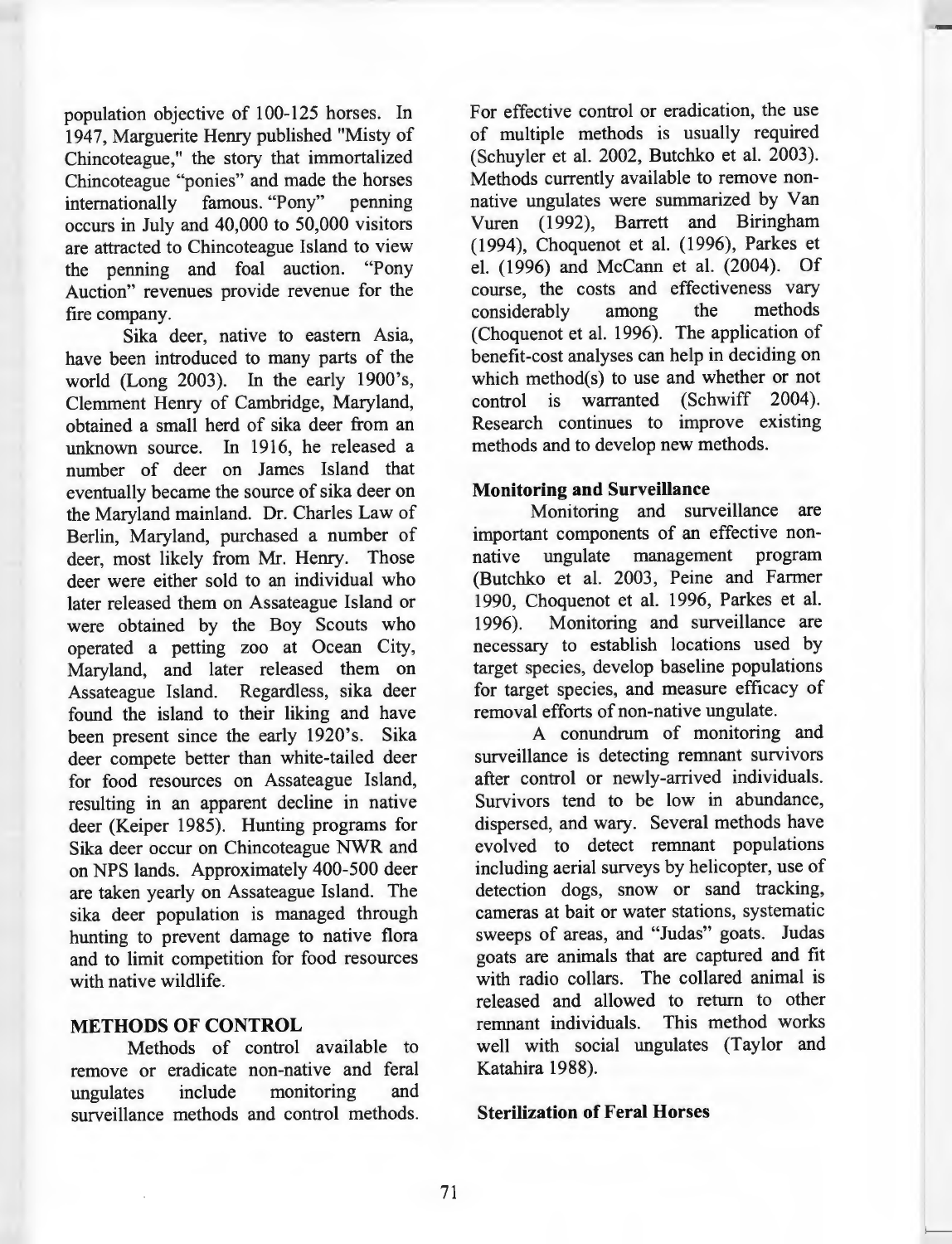Sterilization has been used as a means of controlling feral horse populations for a number of years (Kirkpatrick et al. 1997). Sterilizing males is not effective for many ungulate species because of the polygamous mating system of sheep, goats, deer, and hogs. However, sterilization can be effective for horses because the fertility of an entire herd could be controlled through the treatment of a single stallion (Warren et al. 1997). Disadvantages of sterilization include immobilization cost, surgery requirements, and dangerous, hard work required (Warren et al. 1997). Of course, an additional requirement is the sterilization of each successive stallion that takes over the harem (Slade and Godfrey 1982). Sterilization wouid be less effective in herds having sexual mature subordinate stallions or a high degree of movement by mares between harems (Warren et al. 1997).

#### **Trapping**

Trapping has removed tens of thousands of feral goats and sheep from islands (Van Vuren 1992). Traps have also been used extensively for feral pigs, deer and horses. Trapping can be logistically difficult and will not lead to eradication since some ungulates will be "trap-shy" and elude capture (Van Vuren 1992). Both single-animal and multiple-capture traps have been used and many designs are available (Barrett and Birmingham 1994, Schemnitz 1994, Choquenot et al. 1996, Parkes et el. 1996). The use of radiotransmitters on remote traps can improve efficiency by allowing personnel to determine, from a distance, that a trap has been triggered (McCann et al. 2004).

Trapping wild pigs is labor intensive . Cage trapping was the most effective method to remove feral pigs and accounted for 75-80% of the pigs killed each year (Richardson et al. 1997). Trapping success may be contingent on pre-baiting, free-

baiting, and good trap design (Sweitzer et al. 1996, McCann et al. 2004). Although feral pigs will eat a wide variety of baits, they tend to prefer fermented corn or com-based commercial pig feed (McCann et al. 2004).

Feral pigs may be effectively snared in trails (Richardson et al. 1997), especially when snares are placed in trails on the way to bait piles. All hunting or other human disturbance should cease once trapping begins because increased human activity often results in feral pigs moving to other areas (Richardson et al. 1997). Deer are also susceptible to being snared along trails.

Rocket nets or drop nets are two types of nets regularly used to capture deer and other ungulates (Connor et al. 1987, Schemnitz 1994). Ungulates are vulnerable to being captured by nets propelled or dropped over feeding individuals. Ungulates can be effectively baited in with high-energy foods, such as com, during the winter months when natural foods are scarce. Feral pigs are also vulnerable to this technique.

#### **Shooting from the Ground**

Shooting from the ground has proven to be a very effective technique (Van Vuren 1992, McCann et al. 2004). Biologists and technicians working in teams can kill large numbers of non-native or feral ungulates quickly and economically (Van Vuren 1992). Most successful goat and sheep eradication programs have been achieved by shooting from the ground. Shooting can be conducted during day or night hours, and shooting over bait often increases effectiveness.

Shooting is one of the more effective methods for reducing feral swine populations (Peine and Farmer 1990). Shooting pigs from the ground may be more effective with the use of dogs, especially when pigs are at low densities (McCann et al. 2004). Public hunting has also been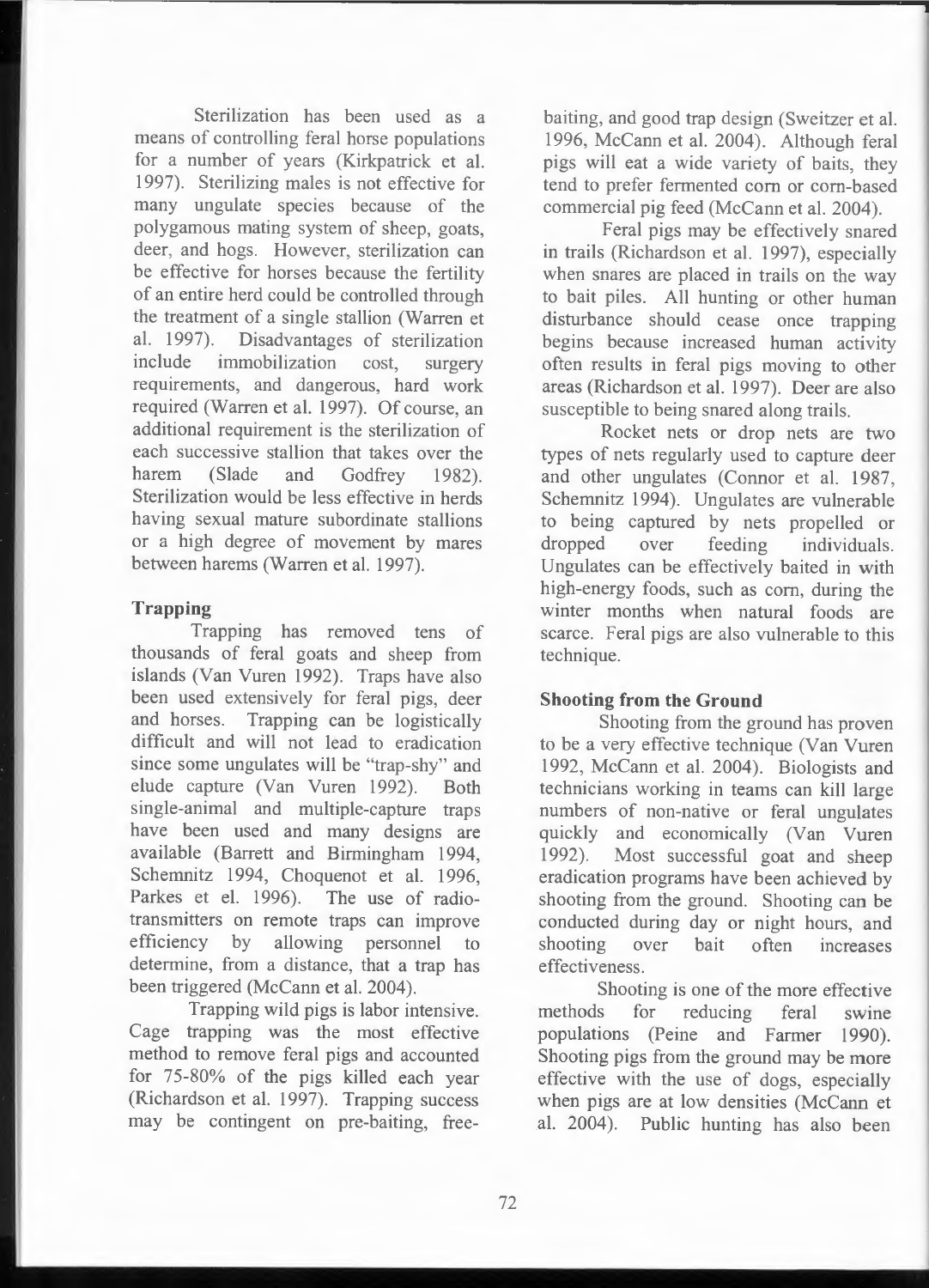used, although with only limited effectiveness, to control feral pig populations (Choquenot et al. 1996, Richardson et al. 1997).

The cost to eradicate deer by shooting ranges from \$300-\$963 per animal (Martin 2005, Butchko et al. 2003). While public hunting has been ineffective at eradicating deer, it has been effective at controlling deer populations when hunters are given adequate access to the area (Vercauteren and Hygnstrom 2000). The use of dogs to locate deer, and large numbers of people to drive deer from dense vegetation, can aid in deer removal efforts (Butchko et al. 2003).

### **Shooting from the Air**

Shooting from helicopters is an extremely effective and rapid method of population control of large animals (Baker and Reeser 1972). However, it is very expensive and animals may learn to recognize the sound of the helicopter and hide (McCann et al. 2004). Helicopters can be a key component to removal or eradication of deer or other ungulates (Butchko et al. 2003). Helicopters are also valuable for transporting equipment and traps, getting personnel into remote locations, and for surveying areas for ungulates (McCann et al. 2004).

### **Fencing**

Fencing can be an important component of control or eradication programs (McCann et al. 2004). Materials and installation, however, are very expensive and regular maintenance is required. Fencing may be used to partition the island into smaller parcels to facilitate eradication and to keep animals from returned to an area once it is cleared of ungulates (Butchko et al. 2003, Van Vuren 1992). VerCauteren et al. (IN PRESS) reviewed the many types, costs, and

effectiveness of ungulate fencing. Horses, goats, and other ungulates can be rounded up---a process sometimes called mustering--- into fenced areas, using helicopters or by horseback (Parkes et al. 1996, Jenkins and Ashley 2003) .

### **Recent Technological Advances**

There have been technological advances in equipment that are useful in ungulate control and eradication. The use of forward-looking infrared (FLIR) thermal<br>imagers, night vision googles and imagers, night vision goggles, and<br>suppressed rifles are examples of suppressed rifles are examples of<br>technological advances that improve technological advances that improve efficacy of ungulate removal programs. Belant and Seamans (2000) reported that FUR detected more deer than spotlights and night vision goggles (825 versus  $716$  deer). In field tests conducted in Pennsylvania, FUR detected up to 70% more deer in dense vegetation than spotlights (J. Suckow, pers. comm.). FLIR units can also be used from helicopters (McCann et al. 2004).

Suppressors reduce the report of the rifle when a bullet is discharged . The reduction in report appears to reduce the likelihood of deer fleeing. The reduced noise is alsp beneficial when conducting operations near inhabited areas. Suppressors are regulated by the Bureau of Alcohol, Tobacco, and Firearms and their availability is greatly restricted by statute. State and federal wildlife agencies are able to acquire necessary federal permits to use suppressors. States may also have restrictive regulatory requirements on the use of suppressors.

### **Research on Methods Development**

Much research has been underway on fertility control of wildlife (e.g., Kirkpatrick et al. 1997). The issues and challenges of this method were reviewed by Fagerstone et al. (2002). Research has identified several materials that could effectively sterilize non-native and feral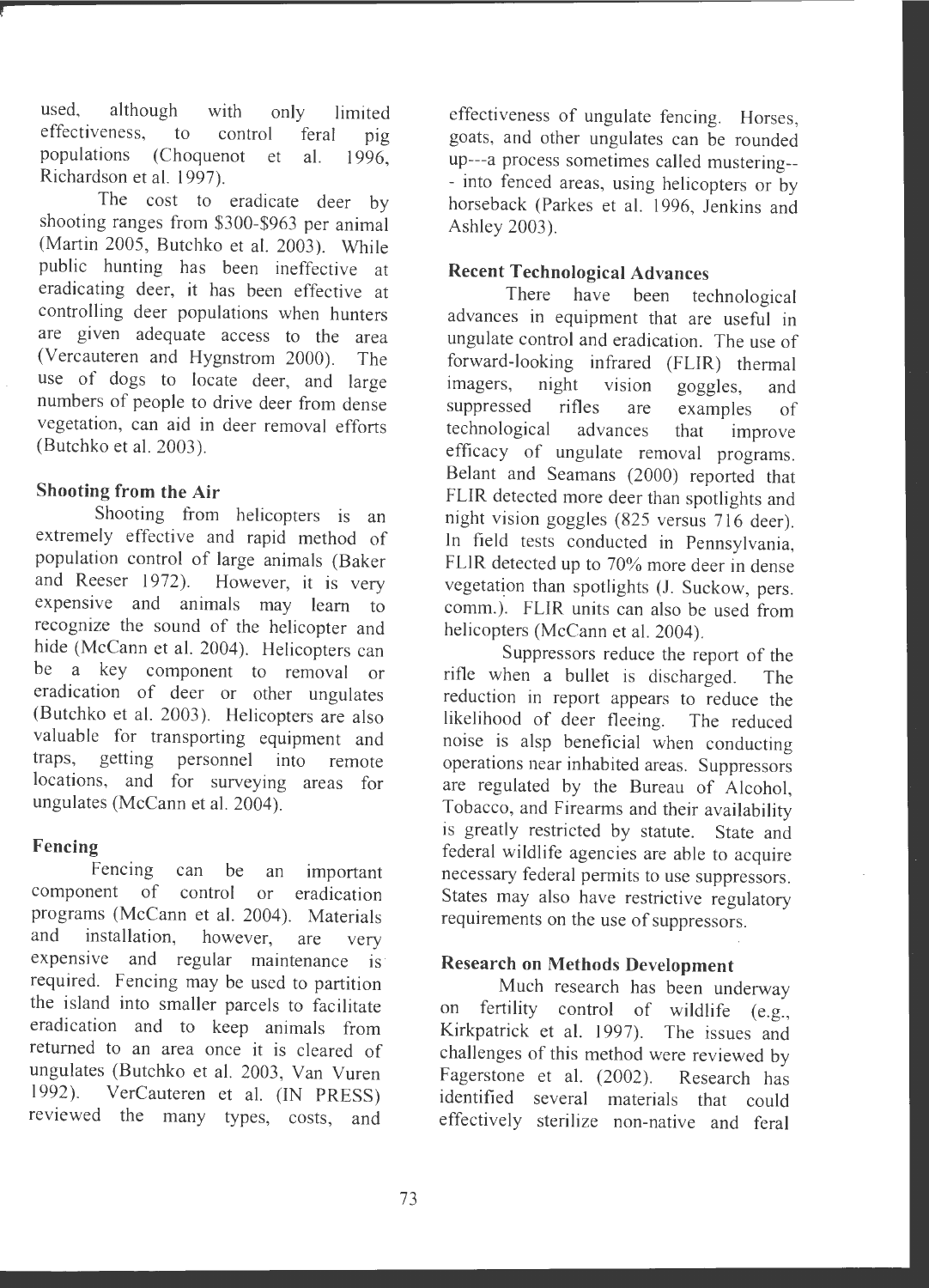ungulates (Miller et al. 2004). Efficient delivery methods remain a major challenge with this method.

Turner and Turner (1991) reported 29 percent fertility in treated feral horse herds compared to 45% fertility in control herds when stallions were administered a microencapsulated form of testosterone propionate (MTP). Contraception would require annual treatments and would be less effective in herds having sexual mature subordinate stallions or a high degree of movement by mares between harems (Warren et al. 1997). Immuno-

contraceptives have been used on wild horses (mares) to block ovulation for up to 3 years. The vaccine (porcine zona pellucida) was delivered remotely via darts, however, a booster shot was required to extend contraception a second year (Kirkpatrick et al. 1997). Improvements in fertility control for horses have been made (Killian et al. 2004). Fertility control research is also underway on feral swine (Killian et al. 2003).

Immuno-contraception used alone will not eradicate a population of non-native deer over time because it is virtually impossible to treat all, or even the vast majority, of the deer. The cost to contracept deer is about \$3,000 per animal (Martin 2005). Fertility control would, at least theoretically, reduce habitat damage over the long period term by preventing population growth via mortality exceeding reproduction and survival. Because of the relatively long life span of most ungulates, however, the damage may continue for many years or even decades even though many animals are sterile. In one situation where immunocontraception was used with a confined herd of wild deer, the population continued to increase in abundance even though deer continued to be killed by vehicles and male deer dispersed from their natal area (Naugle

2002). Fertility control research on deer continues (Miller et al. 2004).

Some novel approaches to nonnative and feral ungulate control and eradication that are being investigated in other countries, but not in the U.S., include broad-casting of toxic baits (Forsyth and Parkes 1995, Lapidge et al. 2004 ), use of toxic pastes on foliage (Veltman and Parkes 2002), biological control via disease transmission (Choquenot et al. 1996, Pech 2000), and carnivore introduction (Parkes et al. 1996). Each of these approaches is not without serious disadvantages, including non-target hazards, and can only be used under very unique or specific circumstances (Choquenot et al. 1996).

# **DISCUSSION AND MANAGEMENT IMPLICATIONS**

Wildlife managers need to consider many types of information in the management of non-native and feral ungulates. There are at least four important questions that need to be answered prior to undertaking feral ungulate management for the project to succeed. These questions are I) is eradication possible or should longterm control be implemented? 2) is there some support for eradication or control from local people? 3) do decision makers support funding for eradication or control? and 4) what are the economics of eradicating or controlling the ungulates?

Is eradication possible or should control be implemented? Bomford and O'Brien (1995) identified six criteria, three criteria that were critical, for eradication to be successful. The three critical criteria that must be met in the affirmative for eradication to be successful were 1) the rate of removal exceeds the rate of population increase for all population densities, 2) immigration is prevented, and 3) all reproductive animals must be at risk for removal. The other three criteria that are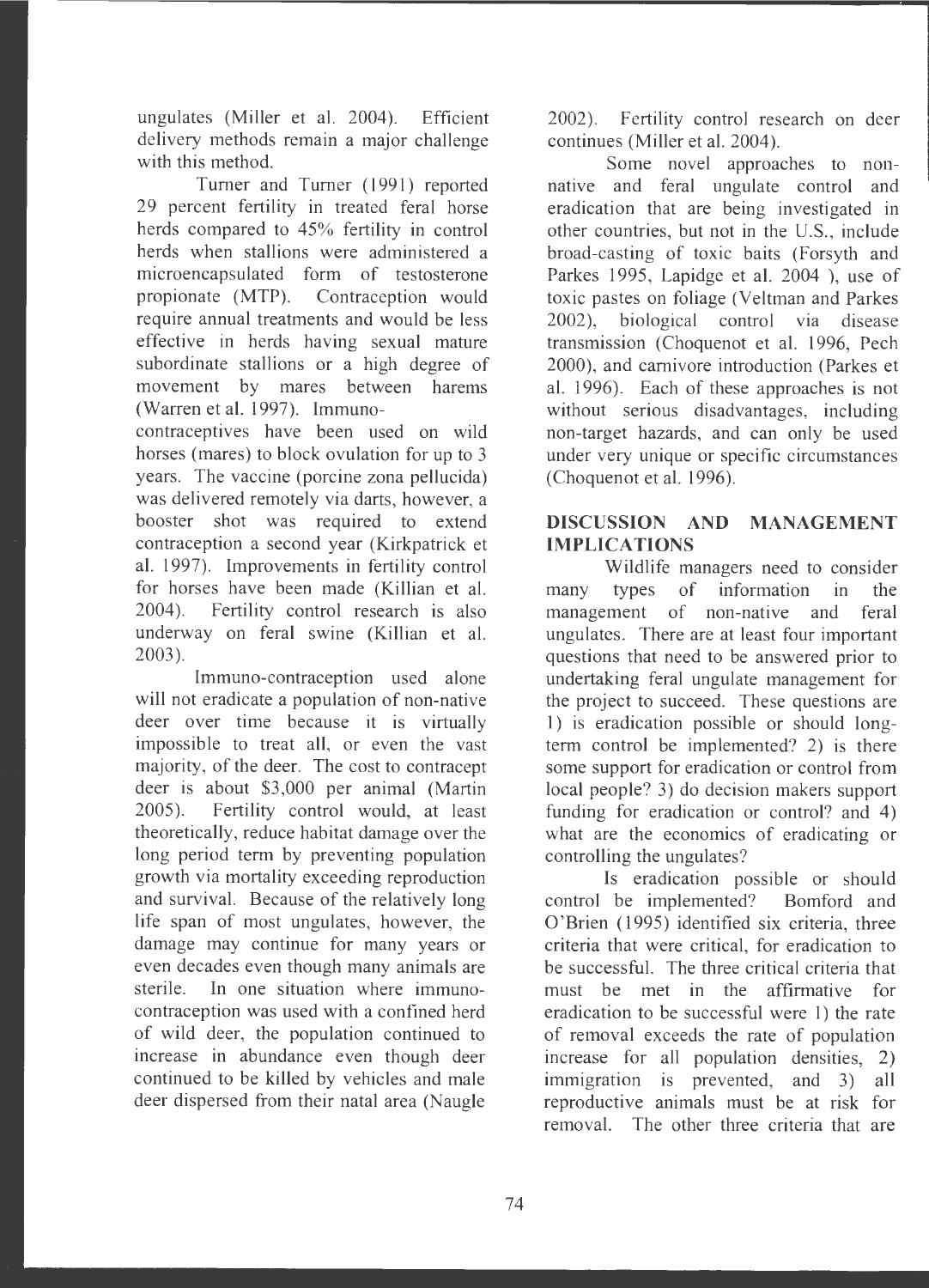desirable for eradication to be successful are 4) animals must be detected at low densities, 5) discounted benefit-cost analysis favors eradication over control, and 6) a suitable socio-political environment exists.

We analyzed management options ( eradication or control) for feral ungulates at GTMO and Chincoteague NWR using analyses described by Bomford and O'Brien (1995). The analyses concluded that at GTMO eradication of feral goats was achievable whereas eradication of deer was less clear because we were unable to say with certainty that immigration was prevented (Table 1). For Chincoteague **NWR,** we concluded that the management of feral horses was preferred to eradication due to benefit-cost analysis favoring management (Table 1). The initial analysis of management of sika deer appeared to favor eradication, however, additional benefit-cost analysis and socio-political environmental factors need further exploration (Table 1).

Support of local people for eradication or control is necessary to gamer cooperation from landowners, advocacy groups, government agencies, and political leaders. The level of support for management actions should exceed 50% of the public. Realistically, the level of support will rarely exceed 85% of the public since about 3% of the public has animal rights values and 12% of the public has animal welfare values (Duda et al. 1998a, 1998b). While citizens with animal rights and animal welfare values may not support an eradication or control action, they may remain neutral if they feel the action is necessary and other reasonable means to resolve the human-animal conflict have been tried. The cooperation of landowners and the public is also essential so that access to all, or at least most, occupied areas can be had for control operations.

The support of decision-makers to provide funding for eradication or control is required when government agencies are involved. Decision-makers could include land managers, political appointees or leaders, or advocacy groups. This support may change over time for several reasons. Support may be high initially when the nonnative or feral ungulate problem is most acute. However, as ungulates are removed from the environment and the level of damage declines, decision-makers may be drawn to other pressing issues. A continuous education effort is required to keep decision-makers, stakeholders, and the public informed of the need to manage the ungulates.

Do the economics of non-native or feral ungulates favor eradication or control? Sometimes these ungulates generate benefits that are unusually large or affect a small local economy at times of the year when other economic activity is low. Two examples of benefits that require careful analysis prior to implementing a non-native ungulate management action would be the feral horses and introduced sika deer on Chincoteague NWR. The Town of Chincoteague, Virginia, receives nearly \$32 million ·dollars in annual non-consumptive use benefits from Chincoteague NWR (Caudill and Henderson 2003). Of these benefits, about \$7.5 million are from bird watching (Lowney et al. 2005). The remaining \$24 million in economic benefits are derived from the public using the beach (2/3 of visitors) and activities associated with watching the feral horses as well as the annual "pony" swim and auction. We estimate that the economic benefit associated with the feral horses may be as large as \$8 million dollars, thus their management may be a more desirable management action than eradication (Table  $1$ .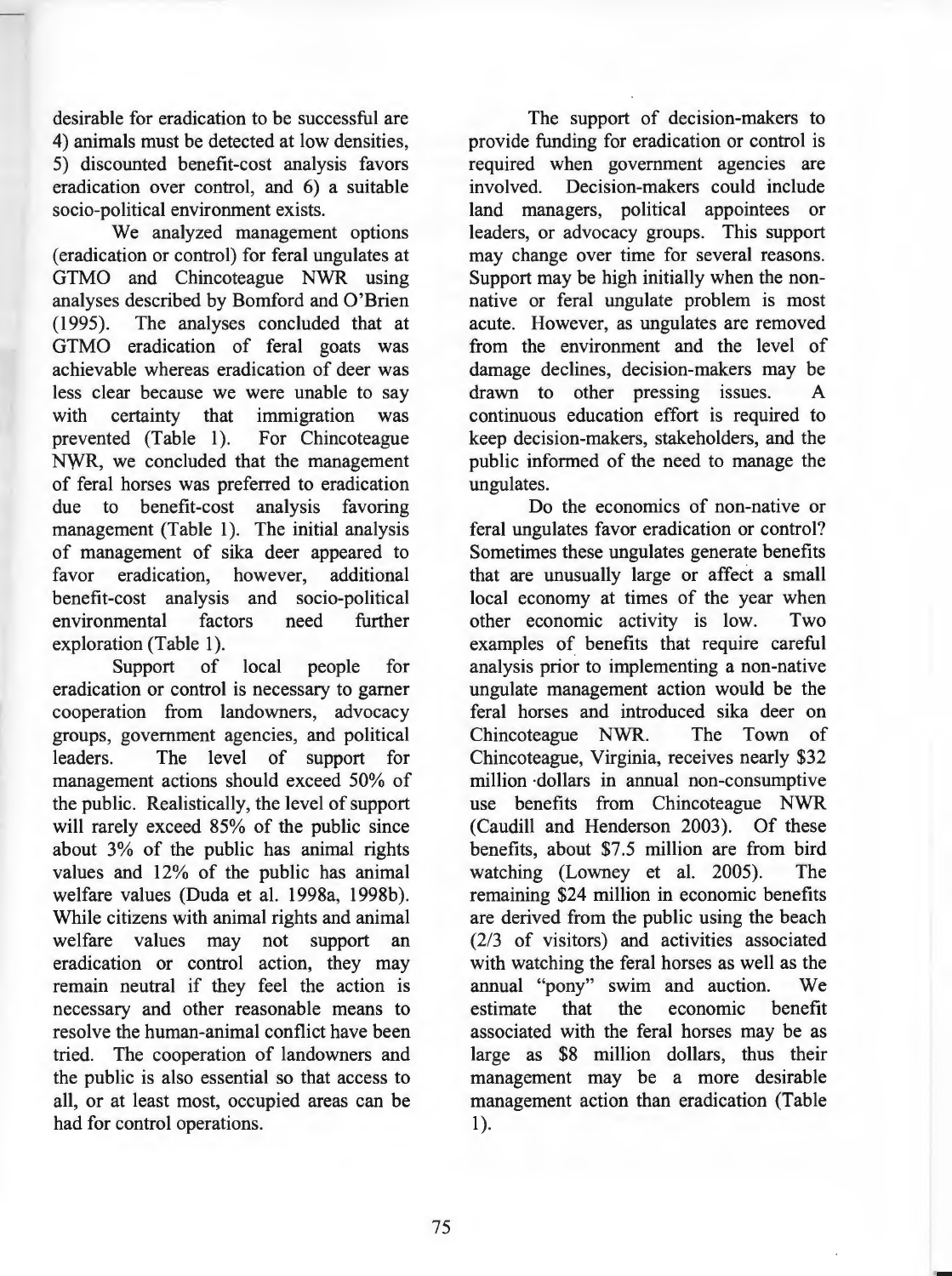| Criteria                                                 | Guantanamo Bay |                                  | Chincoteague   |                             |
|----------------------------------------------------------|----------------|----------------------------------|----------------|-----------------------------|
|                                                          | White-tailed   |                                  |                |                             |
|                                                          | Goats          | $\frac{\text{deer}}{\text{det}}$ | Horses         | Sika deer                   |
| Rate of removal exceeds rate of                          | Yes            | Yes                              | Yes            | <b>Y</b> es                 |
| increase                                                 |                |                                  |                |                             |
| Immigration is prevented                                 | <b>Yes</b>     | $\overline{\mathcal{L}}$         | Yes            | Yes                         |
| All reproductive animals at risk                         | Yes.           | Yes                              | <b>Yes</b>     | Yes                         |
| Animals can be detected at low<br>densities              | <b>Yes</b>     | Yes                              | Yes            | Yes?                        |
| Benefit-cost analyses favors<br>eradication over control | Yes            | Yes?                             | N <sub>0</sub> | Yes?                        |
| Suitable socio-political<br>environment                  | <b>Yes</b>     | <b>Yes</b>                       | N <sub>0</sub> | $\overline{N}$ <sup>O</sup> |

**Table I. Analysis of criteria to determine whether eradication or control of non-native and feral ungulates are appropriate management actions at Guantanamo Bay Naval Station , Cub <sup>a</sup> , and Chincoteague National Wildlife Refuge, Virginia . Analyses follow criteria established by Bomford and O'Brien (1995).** 

Sika deer are hunted by about 380 people on Chincoteague NWR each year during December and January. Hunting sika deer creates a \$27,200 economic benefit for the Town of Chincoteague during winter months when other tourism activities are low (Caudill and Henderson 2003). Sika deer hunting provides a very small benefit  $(0.07 \%)$  of the total \$40.4 million dollar benefit that the refuge provides to the local economy. This small economic benefit is important to the local economy because of the time of year the benefit is accrued. This small benefit would need to be weighed against ecological costs and socio-political variables to determine the appropriate management action (Table 1).

In conclusion, various challenges need to be addressed for control methods to . be successful. Adequate resources and methods must be available to reduce the numbers of, or eliminate, the problem ungulates. This includes adequate population monitoring, use of advanced technology, aerial operations, various traps, special shooting equipment, and highly skilled and dedicated wildlife specialists.

Additional challenges include adequate monitoring of ungulate populations to measure progress, maintaining support of decision-makers who must approve funding, adequate funding to use costly control methodologies and to pay salary costs, and overcoming political obstacles from diverse advocacy groups that benefit from, or otherwise support, non-native ungulates.

#### **LITERATURE CITED**

- ARECES-MALLEA, A.E. 2000. Assessment of herbivore damage in plant communities at U.S. Naval Station Guantanamo Bay , Cuba. Unpublished Report. The New York Botanical Garden, Bronx, NY, USA.
- ASSOCIATED PRESS. 2005. Park Service may sell off some Assateague horses. Richmond Times Dispatch, Richmond, VA, USA. March 21, 2005.
- BAKER, J.K., AND D.W. REESER. 1972. Goat management problems in Hawaii Volcanoes National Park . Natural Resource Report No. 2. USDI National Park Service, Hawaii Volcanoes National Park, HI, USA.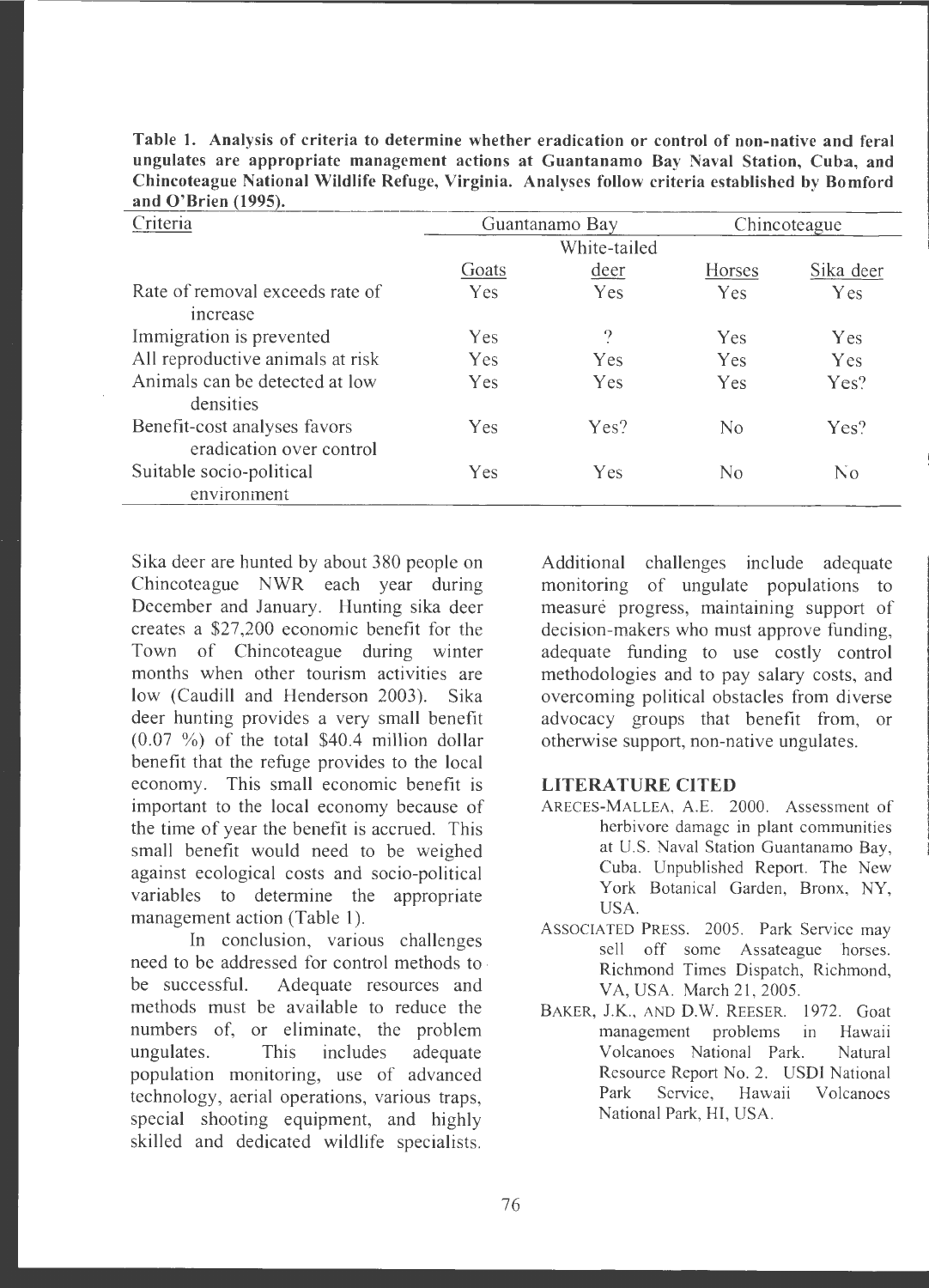- BARRETT, R., AND G. BIRMINGHAM. 1994. Wild pigs. Pages  $D-65 - D-70$  *in* S. Hygnstrom, R. Timm, and G. Larson. editors. Prevention and control of wildlife damage. University of Nebraska Cooperative Extension Service, Lincoln, NE, USA.
- BELANT, J.L., AND T.W. SEAMANS. 2000. Comparison of 3 devices to observe white-tailed deer at night. Wildlife Society Bulletin 28:154-158
- BOMFORD, M., AND P. O'BRIEN. 1995. Eradication or control for vertebrate pests. Wildlife Society Bulletin 23:249-255.
- BULLOCK, 0. , S. NORTH, **M.** OULLOO, AND **M.**  THORSEN. 2002. The impact of rabbit and goat eradication on the ecology of Round Island, Mauritius. Pages 53-63 *in* C. Veitch and M. Clout, editors. Turning the tide: The eradication of **invasive species . Invasive Species**  Specialist Group, International Union for the Conservation of Nature, Gland, Switzerland.
- BUTCHKO, P.H., A.G. DUFFINEY, JR., AND A.J. MONTONEY. 2003. Eradication of a bovine tuberculosis-positive captive cervid herd in northeast Michigan. Proceedings of the Eastern Wildlife Damage Conference 10:408-413.
- CAUDILL, J., AND E. HENDERSON. 2003. Banking on nature 2002: The economic benefits to local communities of national wildlife refuge visitation. U.S. Fish and Wildlife Service. Washington, D.C., USA.
- CHOOUENOT, D., J. MCILROY, AND T. KORN. 1996. Managing vertebrate pests: Feral pigs. Australian Government Publishing Service, Canberra, Australia.
- CONNER, M.C., E.C. SOUTIERE, AND R.A. LANCIA. 1987. Drop-netting deer: Costs and incidence of capture myopathy. Wildlife Society Bulletin 15:434-438
- DE VOS, A., R.H. MANVILLE, AND R.G. VAN GELDER. 1956. Introduced mammals and their influence on native biota. Zoologica 41: 163-194
- DONKIN, R.A.  $1985$ . The peccary with observations on the introduction of pigs to the New World. Transaction of the American Philosophical Society 75:1-152
- DUDA, M.D., S.J. BISSELL, AND K.C. YOUNG. 1998a. Consumptive wildlife-related activities. Pages 247 - 282 *in* Wildlife and the American mind. Responsive management. Harrisonburg, VI, USA.
- , AND . 1998b. Animal rights, animal welfare, and use of animals. Pages 285 - 293 *in* Wildlife and the American mind. Responsive management. Harrisonburg, VI, USA.
- ENGEMAN, **R.M.,** H.T. SMITH, R.G. SEVERSON, M.A.M . SEVERSON, S.A. SHWIFF, B. CONSTANTIN, AND D. GRIFFIN. 2003. Amount and economic valuation of feral hog damage to a unique basin marsh wetland in Florida. Florida Park Service "Partnership" Technical Report. Florida Department of Recreation and Parks, Tallahassee, FL, USA.
- ENSMINGER, M.E. 1961. Swine science. The Interstate Printers and Publishers, Danville, IL, USA.
- FAGERSTONE, **K., M.** COFFEY, **P.** CURTIS, **R.**  OOLBEER, **G.** KlLLIAN, L. MILLER, AND L. WILMOT. 2002. Wildlife fertility control. Wildlife Society Technical Review 02-2. The Wildlife Society, Bethesda, MD, USA.
- FORRESTER, D. 1991. Parasites and diseases of wild mammals in Florida. University of Florida Press, Gainesville, FL, USA.
- FORSYTH, D., AND J. PARKES. 1995. Suitability of aerially sown artificial baits as a technique for poisoning feral goats. New Zealand Journal of Ecology 19:73- 76.
- , AND G. HICKLING. 2000. A case for multi-species management of sympatric herbivore pest impacts in the central Southern Alps, New Zealand. New Zealand Journal of Ecology 24:97- 103.
- FREDERICK, J.M. 1998. Overview of wild pig damage in California. Proceedings of the Vertebrate Pest Conference 18:82- 86.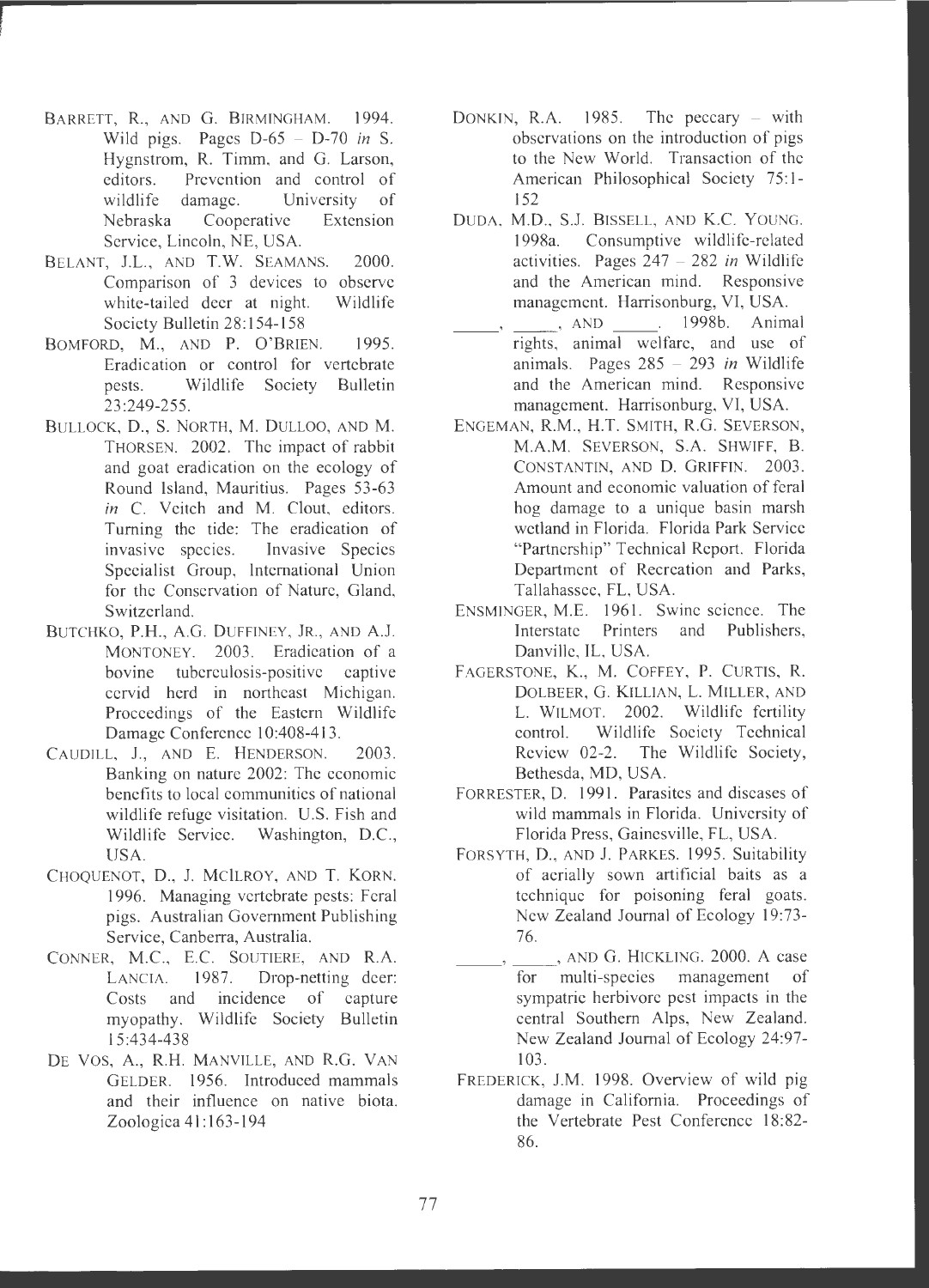- GIPSON, P.S., B. HLAVACHICK, AND T. BERGER. 1998. Range expansion of wild hogs across the central United States. Wildlife Society Bulletin 26:279-286.
- JENKINS, S., AND M. ASHLEY. 2003. Wild horse. Pages 1148-1163 in G. Feldhamer, B. Thompson, and J. Chapman, editors. Wild mammals of North America. The John Hopkins University Press. Baltimore, MD, USA.
- KEEGAN, D., B. COBLENTZ, AND C. WINCHELL. 1994. Feral goat eradication on San Clemente Island, California. Wildlife Society Bulletin 22:56-61.
- KEIPER, **R.R.** 1985. Are sika deer responsible for the decline in white-tailed deer on Assateague Island, Maryland? Wildlife Society Bulletin 13:144-146.
- KILLIAN, G. , L. MILLER, J. RHYAN, T. DEES, D. PERRY, AND H. DOTEN. 2003. Evaluation of GNRH contraceptive in feral swine in Florida. Proceedings of the Wildlife Damage Management Conference 10: 128-133.
- $\sim$  ,  $\sim$  ,  $\sim$  ,  $\sim$ , N. DIEHL, J. RHYAN, AND D. THAIN. 2004. Evaluation of three contraceptive approaches for population control of wild horses. Proceedings of the Vertebrate Pest Conference 21 :263- 268.
- KIRKPATRICK, J.F. , J.W. TURNER, AND **I.K .M .**  LIU. 1997. Contraception of wild and feral equids. Pages 161-169 *in*  Contraception in wildlife management. Technical Bulletin 1853. T. Kreeger, Technical Coordinator. USDA, APHIS. WS National Wildlife Research Center, Fort Collins, CO, USA.
- KLINGER, **R., P.** SCHUYLER, AND J. STERNER. 2002. The response of herbaceous vegetation and endemic plant species to the removal of feral sheep from Santa Cruz Island, California. Pages 141-154 *in* C. Veitch and M. Clout, editors. Turning the tide: The eradication of invasive species. Invasive Species Specialist Group, International Union for the Conservation of Nature, Gland, Switzerland.
- LAPIDGE, S., B. COWLED, AND M. SMITH. 2004. Ecology, genetics, and socio-biology:

Some practical tools in the design of target-specific feral pig baits and baiting<br>procedures. Proceedings of the Proceedings of the Vertebrate Pest Conference 21 :3 I 7-322.

- LONG, J. 2003. Introduced mammals of the world. CSIRO Publishing. Collingwood, Victoria, Australia.
- LOWNEY, M.S., W. SERVOSS, J.S. CROMWELL, AND D. REINHOLD. 2005. Management of predation losses to native bird populations on barrier and Chesapeake Bay islands and coastal areas of the Commonwealth of Virginia. Environmental Assessment. USDA, APHIS Wildlife Services, Moseley, VI, USA.
- MARTIN, G. 2005. Park Service wants to eliminate exotic deer at Point Reyes. San Francisco Chronicle, San Francisco, California, USA. February 4, 2005.
- MAYER, J.J., AND l.L. BRISBIN. 1991. Wild pigs in the United States. University of Georgia Press, Athens, GA, USA.
- MCCANN, **B., K.** RYAN, AND D. GARCELON. 2004. Techniques and approaches for the removal of feral pigs from island and mainland ecosystems. Proceedings of the Vertebrate Pest Conference 21 :42- 46.
- MILLER, J.E. 1993. A national perspective on feral swine. Pages 9-16 *in* C.W. Hanselka and J.F. Cadenehead, editors. Feral swine: A compendium for resource managers. Texas Agricultural Extension Service, Corpus Christi, TX, USA.
- MILLER, L., J. RHYAN, AND G. KILLIAN. 2004. GonaCon, a versatile GnRH contraceptive for a large variety of pest animal problems. Proceedings of the Vertebrate Pest Conference. 21:269-273.
- MILLER, M., AND B. WILLIAMS. 2003. Chronic wasting disease of cervids: Implications for wildlife management. Proceedings of the Wildlife Damage Management Conference 10:306-309.
- MORIARTY, A. 2004. The liberation, distribution, abundance and management of wild deer in Australia. Wildlife Research 31:291-299.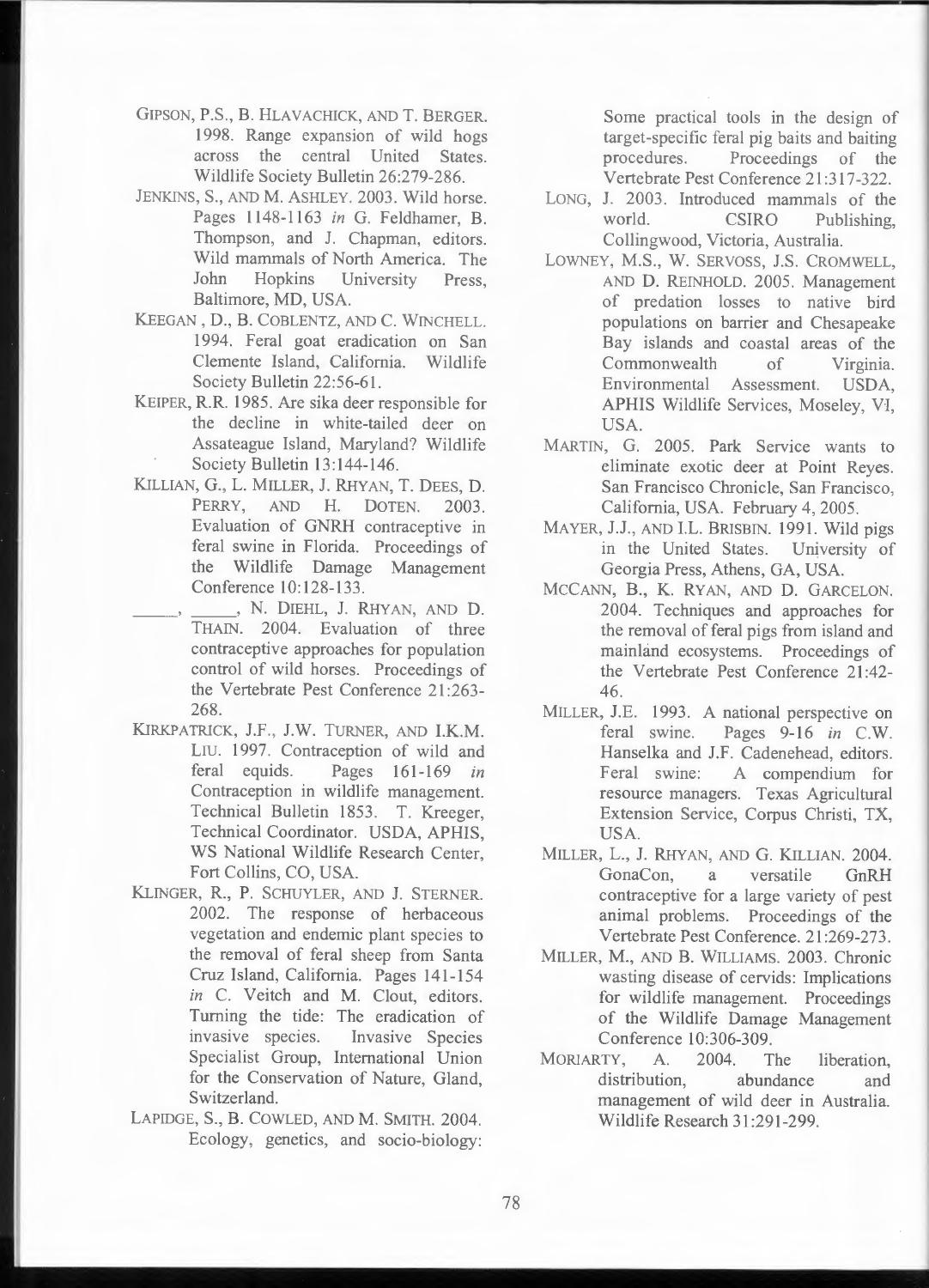- MUNGALL, E.C. 2001. Exotics. Pages 736-764 *in* S. Demarais and P. R. Krausman, editors. Ecology and management of large mammals in North America. Prentice Hall, Upper Saddle River, NJ, USA.
- NAUGLE, R. 2002. Immunocontraception of white-tailed deer at the national institute of Standards and Technology, Gaithersburg, Maryland. 2001. Progress Report. The Humane Society of the United States. Gaithersburg, MD , USA.
- PARKES, J., R. HENZELL, AND G. PICKLES. 1996. Managing vertebrate pests: Feral goats. Australian Goverment Publishing Service, Canberra, Australia.
- PARKES, J., AND E. MURPHY. 2003. Management of introduced mammals in New Zealand. New Zealand Journal of Zoology 30:335-359.
- PECH, R. 2000. Biological control of vertebrate pests. Proceedings of the Vertebrate Pest Conference 19:206-211.
- PErNE, J.D., AND J.A. FARMER. 1990. Wild hog management program at Great Smoky Mountains National Park. Proceedings of the Vertebrate Pest Conference 14:221-227 .
- PIMENTEL, **D.,** L. LACH, **R.** ZUNIGA, AND **D.**  MORRISON. 2002. Environmental and economic costs associated with nonindigenous species in the United States. Pages 285-303 *in* D. Pimentel, editor. Biological invasions: Economic and environmental costs of alien plant, animal, and microbe species. CRC Press, Boca Raton, FL, USA.
- RICHARDSON, C.D., P.S. GIPSON, D.P. JONES, AND J.C. LUCHSINGER. 1997. Extirpation of a recently established feral pig population in Kansas. Proceedings of the Eastern Wildlife Damage Conference 7:100-103.
- ROCA, E., AND G. SEDAGHATKISH. 1998. Rapid ecological assessment. U. S. Naval Station Guantanamo Bay, Cuba. The Nature Conservancy, Bethesda, MD, USA.
- ROEMER, G., AND C. DONLAN. 2004. Biology, policy and law in endangered species

conservation: The case history of the island fox on the Northern Channel Islands . Endangered Species Update 21 :23-31.

- SCHEMNITZ, S. 1994. Capturing and handling wild animals. Pages 106-124 *in* T. Bookhout, editor, Research and management techniques for wildlife and habitats. The Wildlife Society, Bethesda, MD, USA.
- SCHUYLER, P., D. GARCELON, AND S. ESCOVER. 2002. Eradication of feral pigs on Santa Catalina Island, California, USA . Pages 274-286 *in* C. Veitch and M. Clout, editors. Turning the tide: The eradication of invasive species. Invasive Species Specialist Group, International Union for the Conservation of Nature, Gland, Switzerland.
- SEWARD, N.W., K.C. VERCAUTEREN, G.W. WITMER, AND **R.M.** ENGEMAN. 2004. Feral swine impacts on agriculture and the environment. Sheep and Goat Research Journal 19:34-40.
- SEIGMOND, O.H. 1973. The Merck veterinary manual. Fourth Edition. Merck and Co., Inc., Rahway, NJ, USA.
- SHWIFF, S. 2004. Economics in wildlife damage management studies: Common problems and some solutions. Proceedings of the Vertebrate Pest Conference 21:346-349.
- SLADE, L.M., AND E.B. GODFREY. 1982. Wild horses . Pages 1089-1098 *in* J.A. Chapman and G.A. Feldhamer, editors. Wild mammals of North America. The John Hopkins University Press, Baltimore, MD, USA.
- STEGEMAN, L.C. 1938. The European wild boar in the Cherokee National Forest, Tennessee. Journal of Mammalogy 19:279-290.
- STINGER, F.J., W.T. SWANK, AND E.E.C. CLEBSCH. 1982. Some ecosystem responses to European wild boar rooting in a deciduous forest. Research/ Resource Management Report No. 54. USDI National Park Service, SERO, Atlanta, GA, USA.
- SWEITZER, R.A., I.A. GARDNER, B.J. GONZALES, D. VAN VUREN, AND W.M. BOYCE. 1996. Population densities and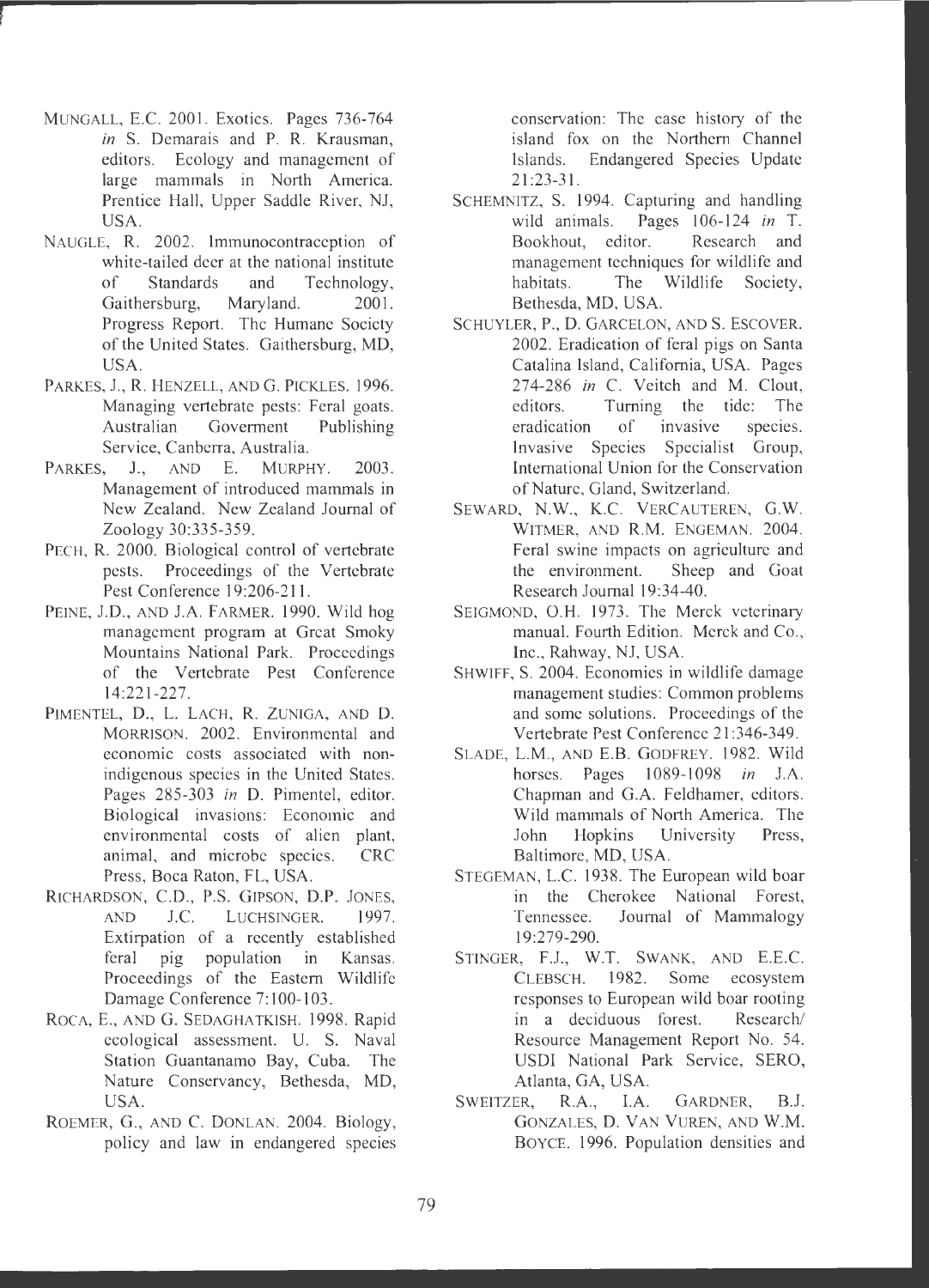disease surveys of wild pigs in the coast ranges of central and northern California. Proceedings of the Vertebrate Pest Conference 17:75-82.

- TAYLOR, D., AND L. KATAHIRA. 1988. Radio telemetry as an aid in eradicating remnant feral goats. Wildlife Society Bulletin. 16:297-299.
- TEER, J.G. 2003. Non-native large mammals in North America. Pages 1180-1187 *in* G. Feldhamer, B. Thompson, and J. Chapman, editors. Wild mammals of North America. The John Hopkins University Press, Baltimore, MD, USA.
- TURNER, J.W., JR., AND KIRKPATRICK, J.F. 1991. New developments in feral horse contraception and their potential application to wildlife. Wildlife Society Bulletin 19:350 -359.
- TURNER, M.G. 1986. Effects of feral horse grazing, clipping, trampling and a late winter bum on a salt marsh, Cumberland Island National Seashore, Georgia. CPSU Technical Report 23. University of Georgia, Athens, GA, USA.
- UNITED STATES NAVY. 1979. Environmental impact assessment for the San Clemente Island feral animal and exotic plant removal programs. Wildlife and Natural Resource Office, Staff Civil Eng., Naval Air Station, North Island, CA, USA.
	- 1981. Final environmental statement feral animal removal program San Clemente Island. Natural Resource Office, San Diego, CA, USA.
- VANVUREN, D. 1992. Eradication of feral goats and sheep from island ecosystems. Proceedings of the Vertebrate Pest Conference 15:377-381
- AND B.E. COBLENTZ. 1987. Some  $\mathbf{A}$ ecological effects of feral sheep on Santa Cruz Island, California. Biological Conservation 41 :253-268.
- VELTMAN, C., AND J. PARKES. 2002. The potential of poisoned foliage as bait for controlling feral goats. Science for Conservation Report 204. New Zealand Department of Conservation, Lincoln, New Zealand.
- VERCAUTEREN, **K., M.** LAVELLE, AND **S.**  HYGNSTROM. 2006 Fences used in

deer-damage management: A review of designs and efficacy. Wildlife Society Bulletin: In Press

- AND S.E. HYGNSTROM. 2000. Deer population management through hunting in a suburban nature area in eastern Nebraska. Proceedings of the Vertebrate Pest Conference 19: 101-106 .
- VITOUSEK, P. 1988. Diversity and biological invasions of oceanic islands. Pages 181- 189 *in* E. Wilson, editor. Biodiversity. National Academy Press, Washington, D.C., USA
- W AITHMAN, J.D., R.A. SWEITZER, D. VAN VUREN, J.D. DREW, A.J. BRINKHAUS, I.A. GARDNER, AND W.M. BOYCE. 1999. Range expansion, population sizes, and management of wild pigs in California. Journal of Wildlife Management 63 :298-308.
- WARREN, R.J., R.A. FAYRER-HOSKEN, L.I. MULLER, L.P. WILLIS, AND R.B. GOODLOE. 1997. Research and field applications of contraceptives in whitetailed deer, feral horses, and mountain goats. Pages 133-145 *in* Contraception in wildlife management. Technical Bulletin 1853. T. Kreeger, Technical Coordinator USDA, APHIS, WS, National Wildlife Research Center, Fort Collins, CO, USA.
- WILLIAMS, E.S., AND I.K. BARKER. 2001. Infectious diseases of wild mammals. Iowa State University. Press, Ames, IA, USA.
- WITMER, G.W., T. DELIBERTO, **K.**  VERCAUTEREN, AND P. BUTCHKO. 2003a. Mycobacterial diseases in wildlife. Proceedings of the Wildlife Damage Management Conference 10:3 10-315 .
	- , **R.B.** SANDERS, AND A.C. TAFT. 2003b. Feral swine - are they a disease threat to livestock in the United States? Proceedings of the Wildlife Damage Management Conference 10:3 16-325.
- H. MARTINS, AND L. FLOR. 2004. Leptospriosis in the Azores: The rodent connection. Proceedings of the Vertebrate Pest Conference 21:217-220.